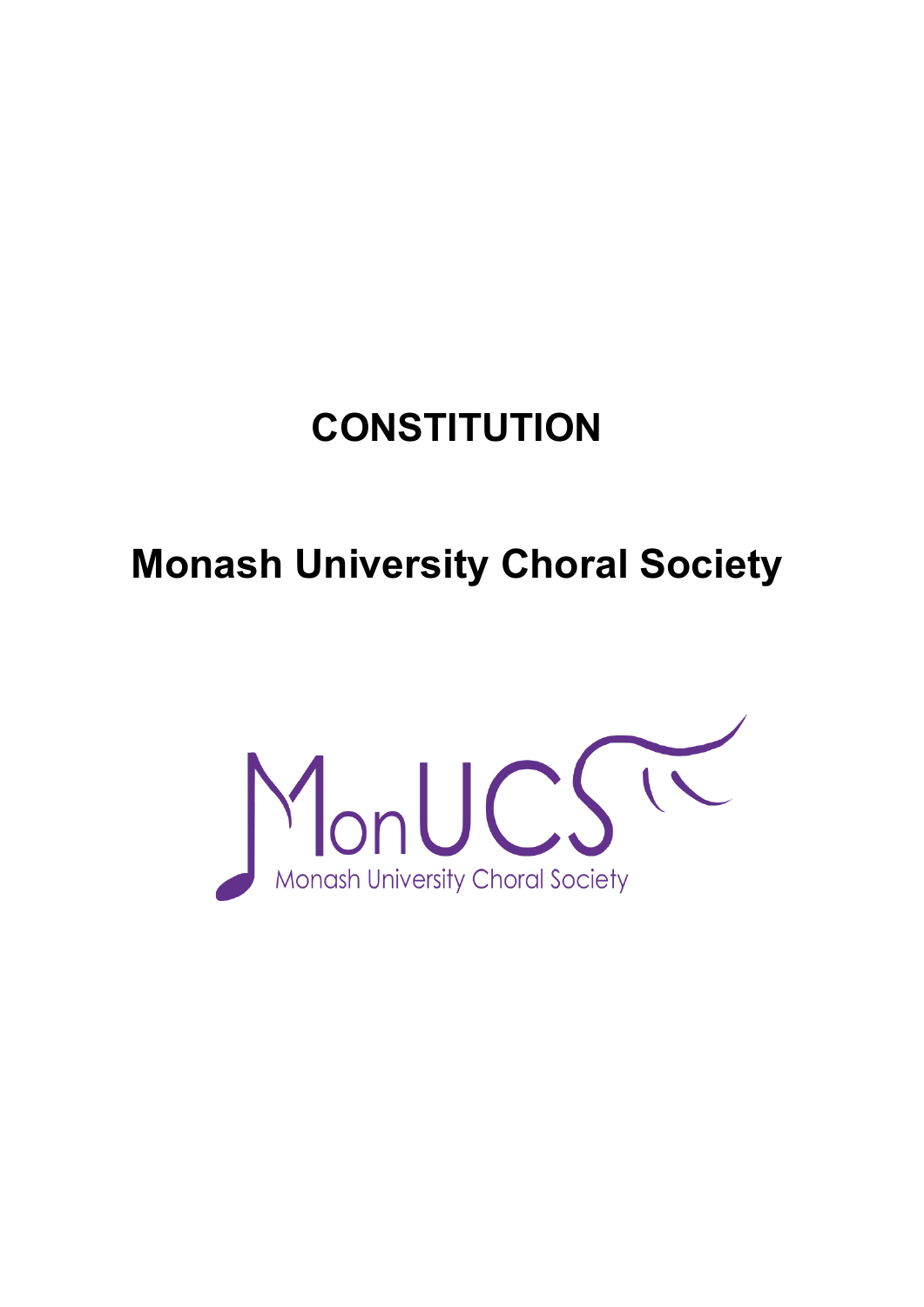# **CONSTITUTION**

# **MONASH UNIVERSITY CHORAL SOCIETY**

# **INDEX**

<span id="page-1-0"></span>

| <b>INDEX.</b>                              |                                                             |  |
|--------------------------------------------|-------------------------------------------------------------|--|
|                                            |                                                             |  |
| 1<br>$\overline{2}$<br>3<br>$\overline{4}$ |                                                             |  |
|                                            |                                                             |  |
| 5<br>6                                     | PART 3 - MEMBERS, DISCIPLINARY PROCEDURES AND GRIEVANCES  3 |  |
|                                            |                                                             |  |
|                                            |                                                             |  |
| 7<br>8<br>9                                |                                                             |  |
| 10                                         |                                                             |  |
| 11                                         |                                                             |  |
| 12<br>13                                   |                                                             |  |
| 14                                         |                                                             |  |
| 15                                         |                                                             |  |
| 16                                         |                                                             |  |
| 17                                         |                                                             |  |
| 18                                         |                                                             |  |
| 19                                         |                                                             |  |
|                                            |                                                             |  |
| 20                                         |                                                             |  |
| 21                                         |                                                             |  |
| 22<br>23                                   |                                                             |  |
| 24                                         | Appeal rights                                               |  |
| 25                                         |                                                             |  |
|                                            |                                                             |  |
| 26                                         |                                                             |  |
| 27                                         |                                                             |  |
| 28                                         |                                                             |  |
| 29                                         |                                                             |  |
| 30                                         |                                                             |  |
|                                            |                                                             |  |
| 31                                         |                                                             |  |
| 32                                         |                                                             |  |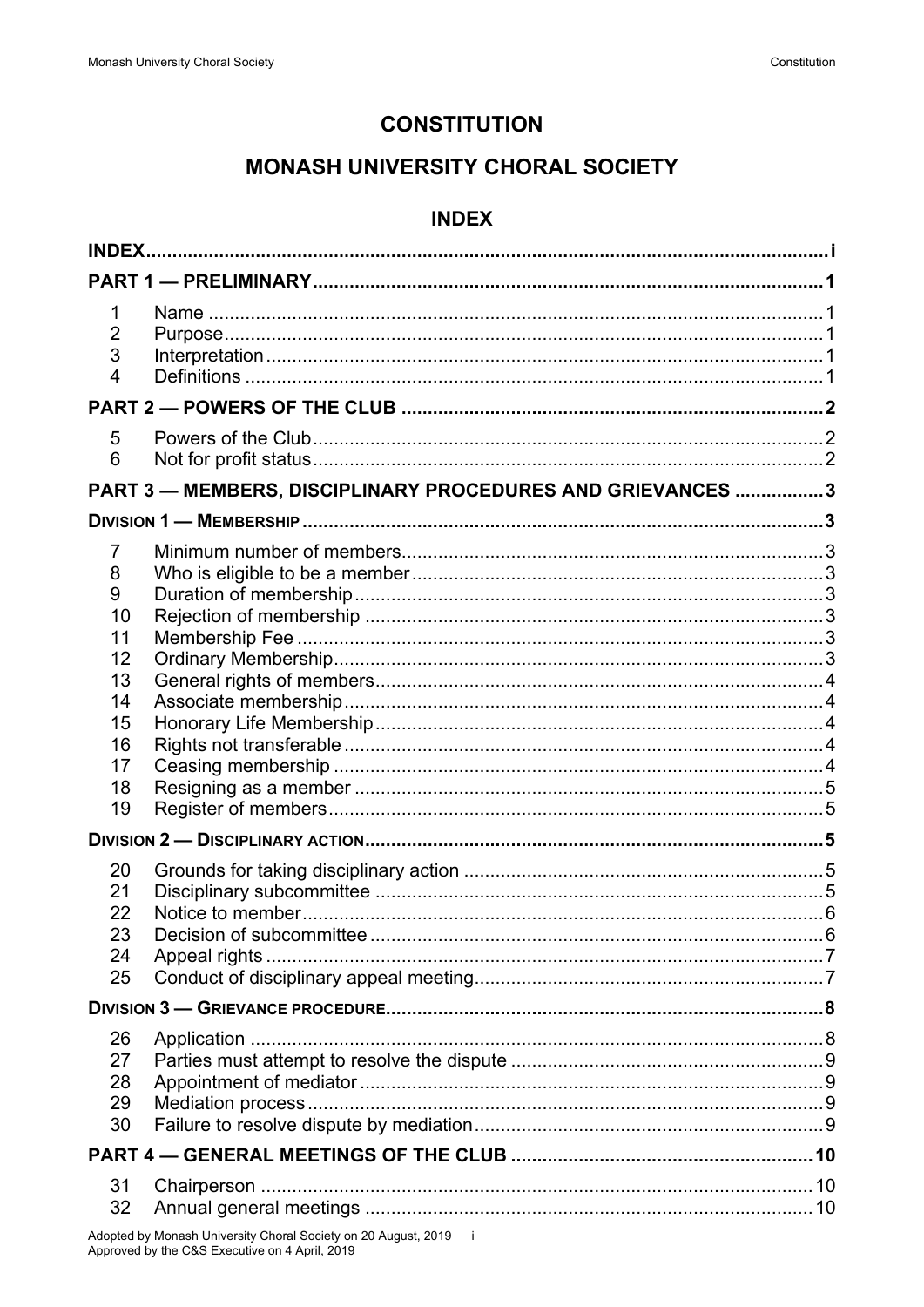| 33       |                                                                    |  |
|----------|--------------------------------------------------------------------|--|
| 34       | Extraordinary general meeting held at request of members 11        |  |
| 35       |                                                                    |  |
| 36       |                                                                    |  |
| 37       |                                                                    |  |
| 38       |                                                                    |  |
| 39       |                                                                    |  |
| 40       |                                                                    |  |
| 41       |                                                                    |  |
| 42       |                                                                    |  |
|          |                                                                    |  |
|          |                                                                    |  |
| 43       |                                                                    |  |
| 44       |                                                                    |  |
|          | DIVISION 2 — COMPOSITION OF COMMITTEE AND DUTIES OF MEMBERS  15    |  |
| 45       |                                                                    |  |
| 46       |                                                                    |  |
| 47       |                                                                    |  |
| 48       |                                                                    |  |
|          | DIVISION 3 - ELECTION OF COMMITTEE MEMBERS AND TENURE OF OFFICE 18 |  |
| 49       |                                                                    |  |
| 50       |                                                                    |  |
| 51       |                                                                    |  |
| 52       |                                                                    |  |
| 53       |                                                                    |  |
| 54       |                                                                    |  |
| 55       |                                                                    |  |
| 56       |                                                                    |  |
| 57       |                                                                    |  |
| 58       |                                                                    |  |
|          |                                                                    |  |
|          |                                                                    |  |
| 59       |                                                                    |  |
| 60       |                                                                    |  |
| 61<br>62 |                                                                    |  |
| 63       |                                                                    |  |
|          |                                                                    |  |
|          |                                                                    |  |
| 64       |                                                                    |  |
| 65       |                                                                    |  |
| 66       |                                                                    |  |
| 67       |                                                                    |  |
| 68       |                                                                    |  |
| 69       |                                                                    |  |
|          |                                                                    |  |
| 70       |                                                                    |  |
| 71<br>72 |                                                                    |  |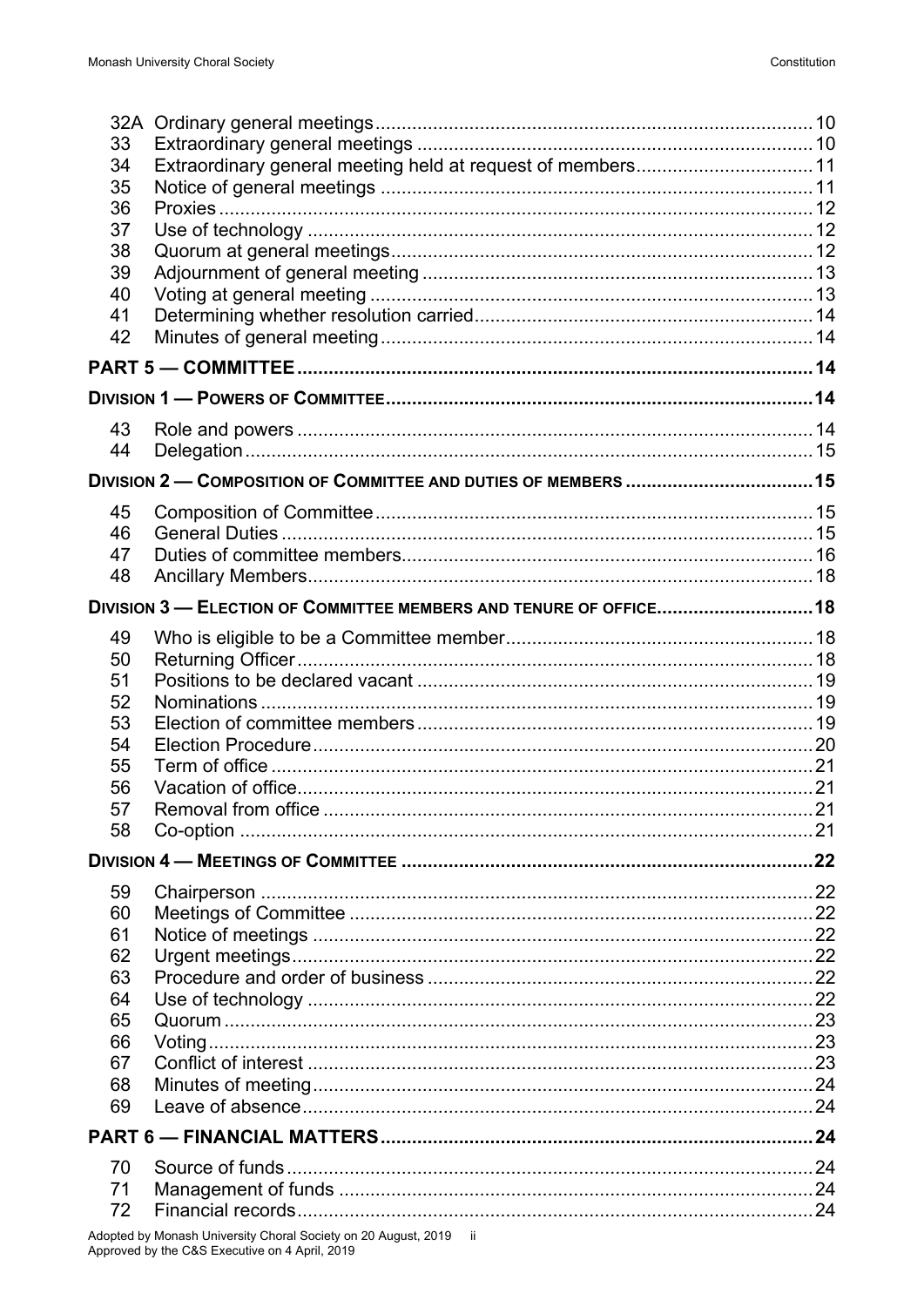| 74 |  |
|----|--|
| 75 |  |
| 76 |  |
| 77 |  |
| 78 |  |
| 79 |  |
| 80 |  |
| 81 |  |
|    |  |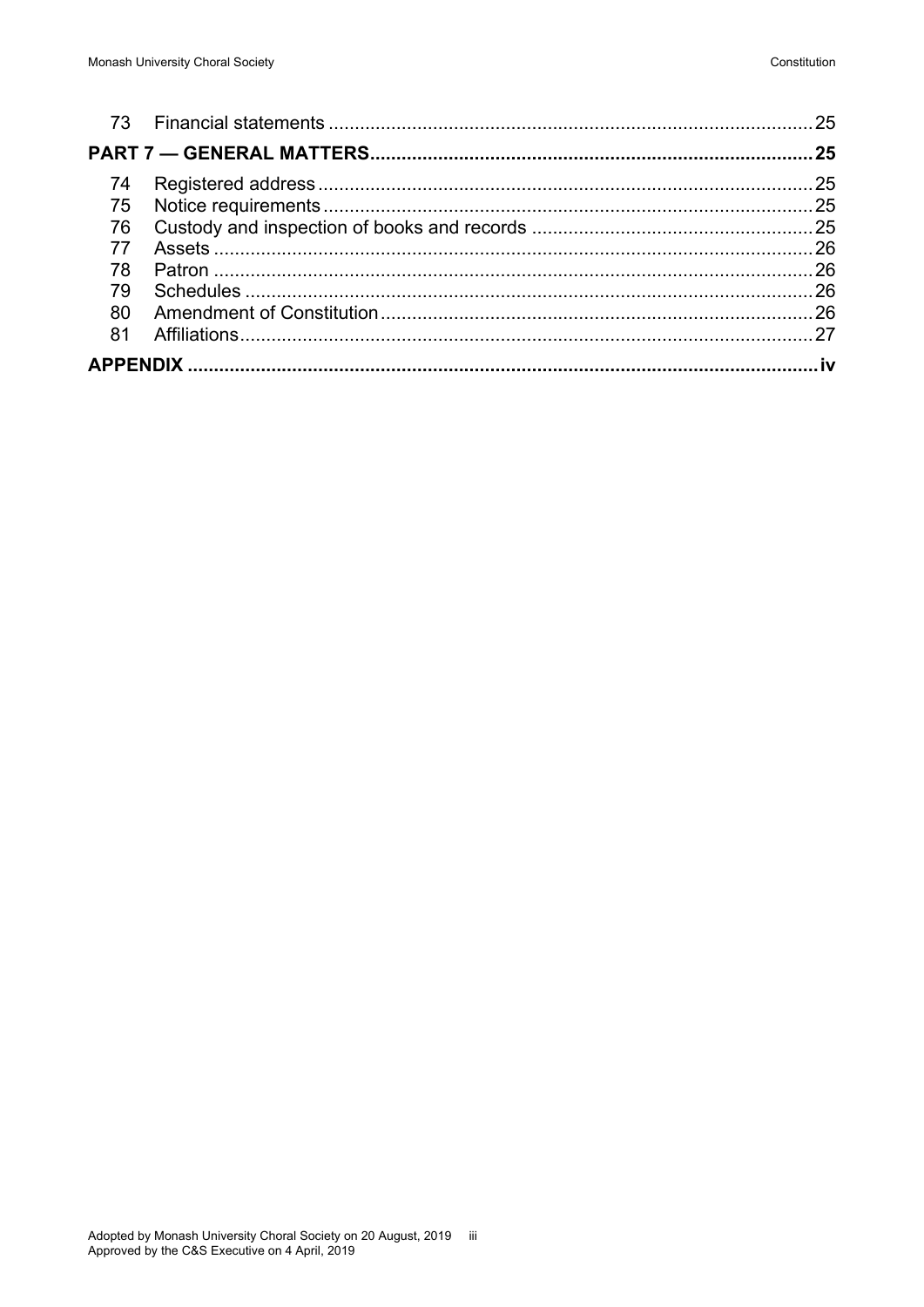# <span id="page-4-0"></span>**PART 1 — PRELIMINARY**

#### <span id="page-4-1"></span>**1 Name**

- (1) The Name of the Club shall be "Monash University Choral Society."
- (2) The Club shall also be known as "MonUCS".

### <span id="page-4-2"></span>**2 Purpose**

The purpose of the Club is to advance the education of the students of Monash University by—

- (1) promoting choral music within the university;
- (2) co-operating with other associations having similar objectives, including choral and musical societies at other universities; and
- (3) forming, by a selection method to be defined by the committee, a choir or choirs to represent the university in the public performance of choral/vocal music, both on campus and outside the university.

# <span id="page-4-3"></span>**3 Interpretation**

The provisions of this constitution shall be construed subject to the constitution of the Clubs & Societies Council. Where this constitution is inconsistent with the constitution of the Clubs & Societies Council, the latter shall prevail, and the former shall, to the extent of the inconsistency, be without force or effect. Where the constitution of the Clubs & Societies Council makes a provision for a matter or thing not otherwise provided for in this constitution, those provisions shall take effect as if they were contained in this constitution.

#### <span id="page-4-4"></span>**4 Definitions**

In this constitution, unless the contrary intention appears, all words and expressions have the same meaning as they have in the constitution of the Clubs & Societies Council, and

- *Academic day* means a day that falls within a regular teaching period of the University, on which classes are held;
- *absolute majority*, of the Committee, means a majority of the committee members currently holding office and entitled to vote at the time (as distinct from a majority of committee members present at a committee meeting);
- AGM means the Annual General Meeting;
- *associate member* means a member referred to in rule 14(1);
- *Chairperson*, of a general meeting or committee meeting, means the person chairing the meeting as required under rule 31 and 59;
- *Club* means Monash University Choral Society;
- *Clubs & Societies Council* means the Clubs & Societies Council division of MSA;
- *C&S Executive* means the Executive of the Clubs & Societies Council;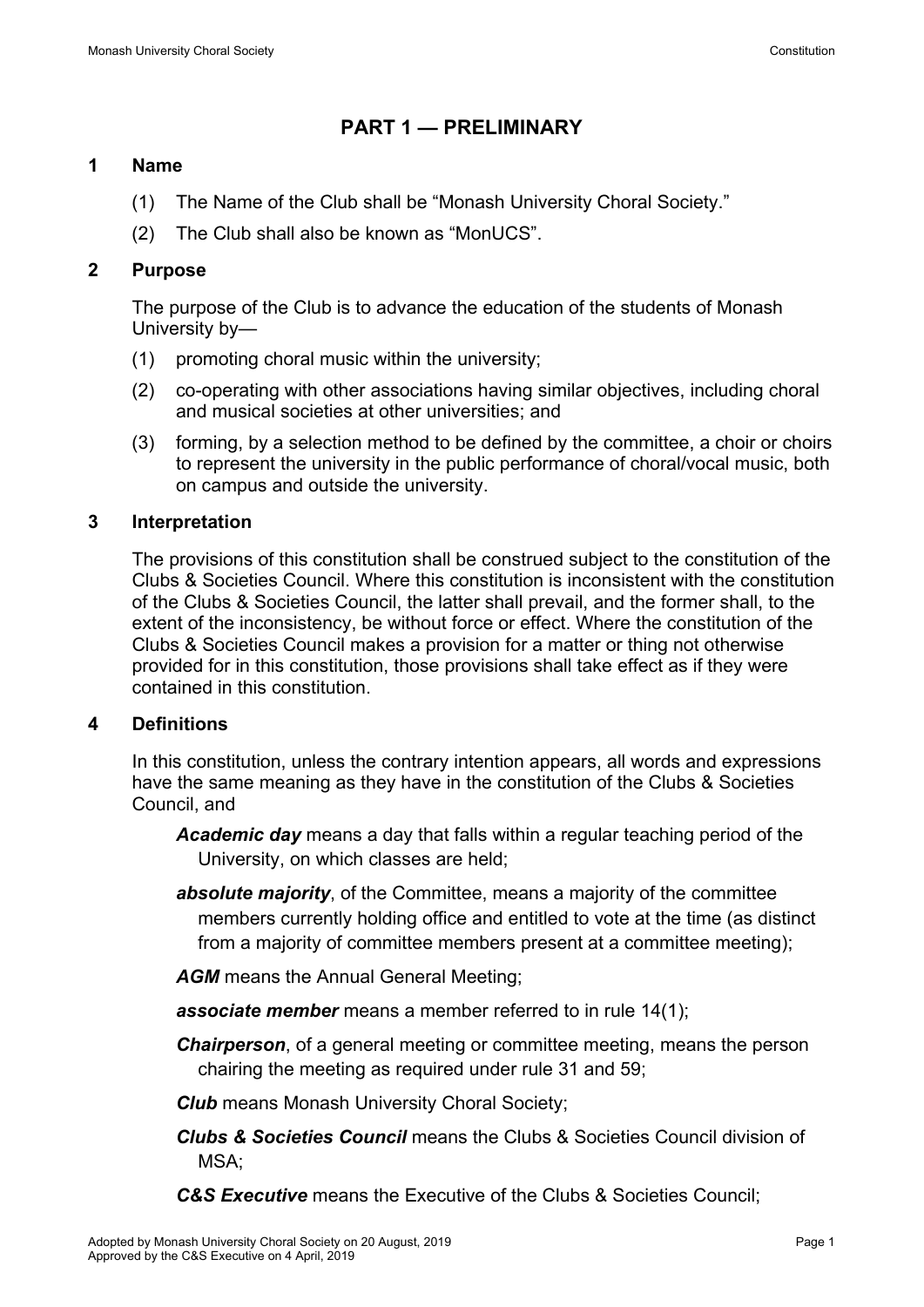- *Committee* means the Committee, as defined in Part 5, having management of the business of the Club;
- *committee meeting* means a meeting of the Committee held in accordance with this constitution;
- *committee member* means a member of the Committee elected or appointed under Division 3 of Part 5 and listed in rule 45(2);
- *disciplinary appeal meeting* means a meeting of the members of the Club convened under rule 24(3);
- *disciplinary meeting* means a meeting of the Committee convened for the purposes of rule 23;
- *disciplinary subcommittee* means the subcommittee appointed under rule 21;
- *EGM* means an Extraordinary General Meeting:
- *general meeting* means a general meeting of the members of the Club convened in accordance with Part 4 and includes an annual general meeting, an ordinary general meeting, and an extraordinary general meeting;
- *member* means a member of the Club;
- *MSA* means Monash Student Association (Clayton) Inc. (ABN 20 147 061 074);
- **OGM** means an Ordinary General Meeting;
- *ordinary member* means a member referred to in rule 12(1);
- *ordinary member entitled to vote* means an ordinary member who under rule 12(2) is entitled to vote at a general meeting;
- *Register of Members* means the comprehensive list of Club members submitted to C&S in accordance with the C&S Affiliation Regulations:
- *student* means a person enrolled in a course of study administered at the Clayton Campus of the University.

# <span id="page-5-0"></span>**PART 2 — POWERS OF THE CLUB**

# <span id="page-5-1"></span>**5 Powers of the Club**

- (1) The Club has power to do all things incidental or conducive to achieve its purposes, subject to any restrictions placed on it by the C&S Executive or in the C&S Constitution and Regulations.
- (2) The Club may only exercise its powers and use its income and assets (including any surplus) for its purposes.

# <span id="page-5-2"></span>**6 Not for profit status**

- (1) The Club must not distribute any surplus, income or assets directly or indirectly to its members.
- (2) Subrule (1) does not prevent the Club from paying a member—
	- (a) reimbursement for expenses properly incurred by the member; or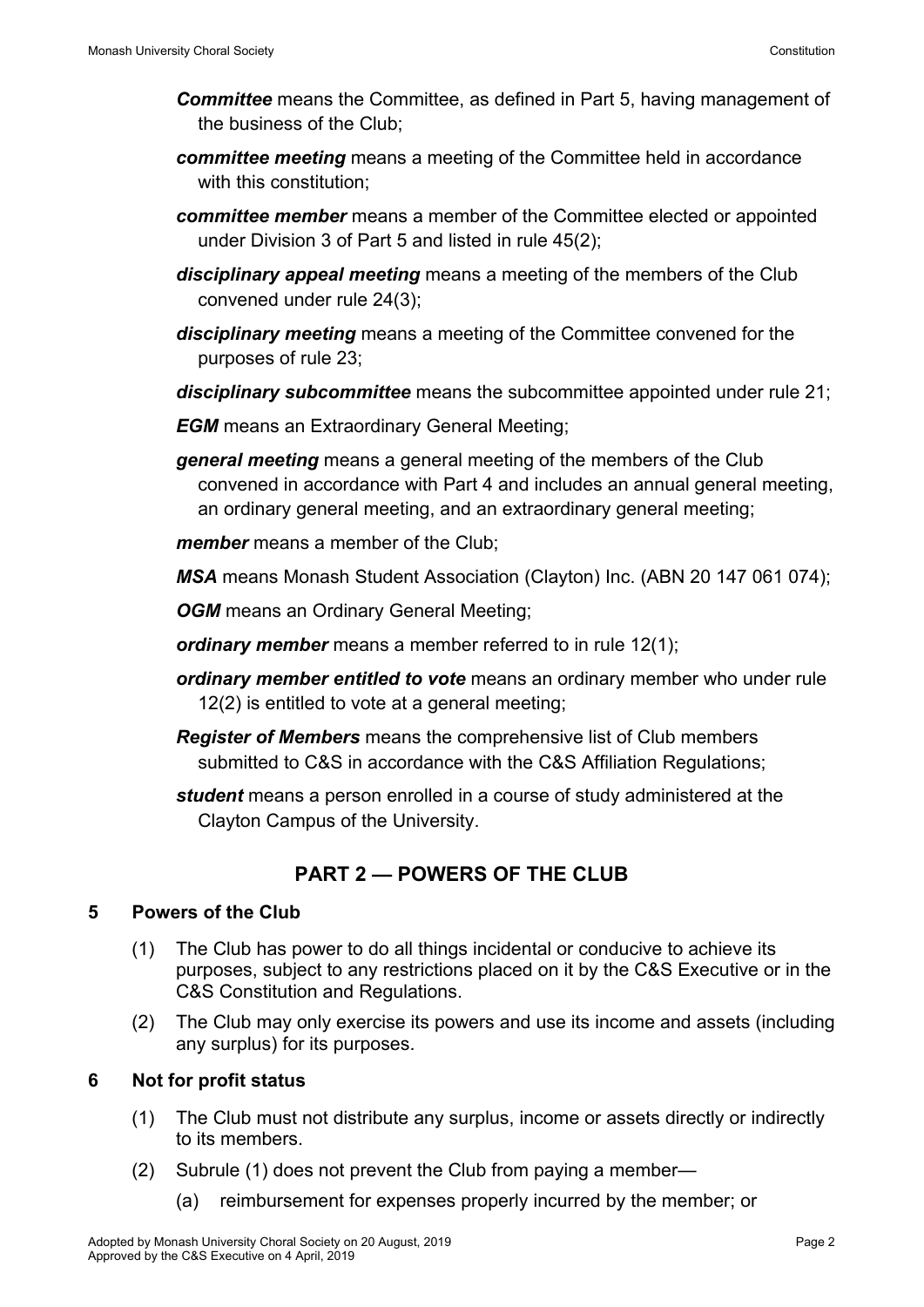(b) for goods or services provided by the member—

<span id="page-6-0"></span>if this is done in good faith on terms no more favourable than if the member was not a member.

# **PART 3 — MEMBERS, DISCIPLINARY PROCEDURES AND GRIEVANCES**

# <span id="page-6-1"></span>**Division 1 — Membership**

#### <span id="page-6-2"></span>**7 Minimum number of members**

The Club must have at least 40 ordinary members.

#### <span id="page-6-3"></span>**8 Who is eligible to be a member**

Any person who supports the purposes of the Club is eligible for membership.

#### <span id="page-6-4"></span>**9 Duration of membership**

A person's membership of the Club shall run from the payment of the membership fee, or if there is no fee, from entry into the register of members, until 20 March of the following year, or until the person ceases to be eligible, whichever occurs earlier.

#### <span id="page-6-5"></span>**10 Rejection of membership**

- (1) Within 7 days of a person joining the Club, the Committee may resolve to provisionally reject their Club membership application until the matter can be decided at a general meeting, which must be held within 20 academic days.
- (2) A person may only have their Club membership application rejected if not less than two thirds of the ordinary members present (either in person or by proxy) at a general meeting vote in favour of the decision, provided that—
	- (a) 14 days notice of the intention to move a motion of rejection has been served on the person, Club members and the C&S Executive, and
	- (b) they have been given a reasonable opportunity to speak to the motion.
- (3) A person whose membership application has been rejected may appeal to the C&S Executive by serving on it, within 7 days of the rejection, a written notice of appeal. The C&S Executive's decision on the matter shall be binding on the Club.
- (4) Where a person's membership application is finalised as rejected, they shall be entitled to a full refund of the annual membership fee paid to the Club.

#### <span id="page-6-6"></span>**11 Membership Fee**

- (1) At the first committee meeting of each year, the Club must determine—
	- (a) the amount of the annual membership fee (if any); and
	- (b) ensure differential pricing is charged, as outlined in the C&S Finance Regulations.
- (2) Subject to subrule (1) (b) any new member who joins after 1 July may pay a fee that is a proportion of the full annual membership fee, as determined by the Committee.

#### <span id="page-6-7"></span>**12 Ordinary Membership**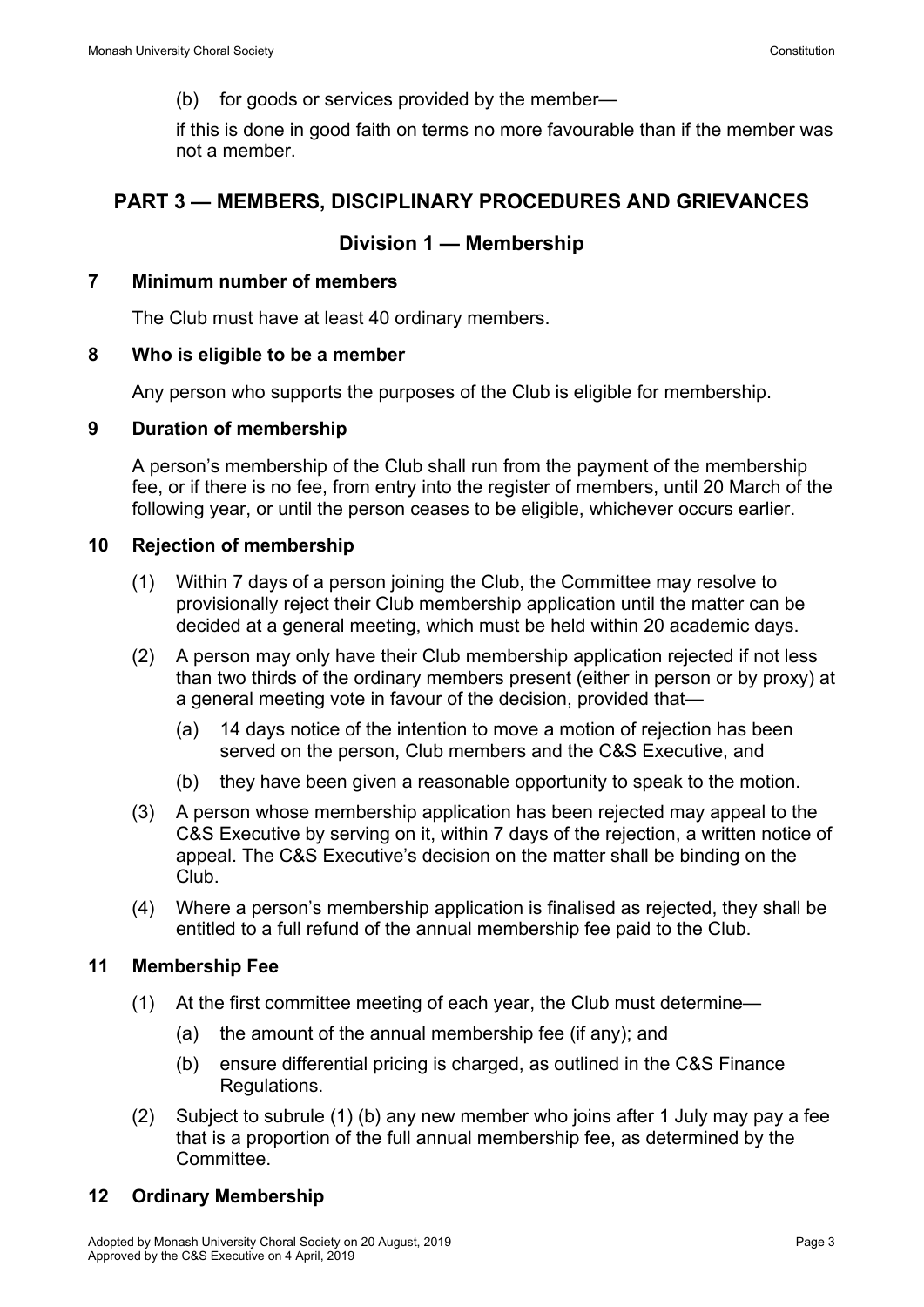- (1) Ordinary membership of the Club shall be open to Clayton students who subscribe to the purposes of the Club.
- (2) An ordinary member is entitled to vote if—
	- (a) they are a member of at least 7 days standing; and
	- (b) the member's membership rights are not suspended for any reason.

#### <span id="page-7-0"></span>**13 General rights of members**

An ordinary member of the Club who is entitled to vote has the right—

- (a) to receive notice of general meetings and of proposed changes to this constitution and other matters in the manner and time prescribed by this constitution; and
- (b) to submit items of business for consideration at a general meeting; and
- (c) to attend and be heard at general meetings; and
- (d) to stand for election to the Committee and be a committee member; and
- (e) to have access to the minutes of general meetings, committee meetings and other documents of the Club as provided under rule 76; and
- (f) on request to the Secretary, to inspect the register of all Club members, as prescribed under rule 19(4).

#### <span id="page-7-1"></span>**14 Associate membership**

- (1) Associate membership of the Club shall be open to all persons who are ineligible for ordinary membership, and who subscribe to the purposes of the Club.
- (2) Associate members of the Club shall have all the rights of ordinary members, except they shall not be eligible to vote or be a member of the Committee.
- (3) Associate members may be members of subcommittees.

# <span id="page-7-2"></span>**15 Honorary Life Membership**

- (1) A general meeting of the Club may confer Honorary Life Membership on a person who has made a substantial contribution to the Club if not less than two thirds of ordinary members present (either in person or by proxy) at a general meeting vote in favour of the decision.
- (2) Honorary life members of the Club who are eligible for ordinary membership shall have all the rights of ordinary members.
- (3) Honorary life members of the Club who are ineligible for ordinary membership shall have all the rights of associate members.
- (4) A list of honorary life members shall be noted in the appendix of this constitution.

#### <span id="page-7-3"></span>**16 Rights not transferable**

The rights of a member are not transferable and end when membership ceases.

#### <span id="page-7-4"></span>**17 Ceasing membership**

(1) Without limiting rule 9, the membership of a person ceases on resignation, expulsion or death.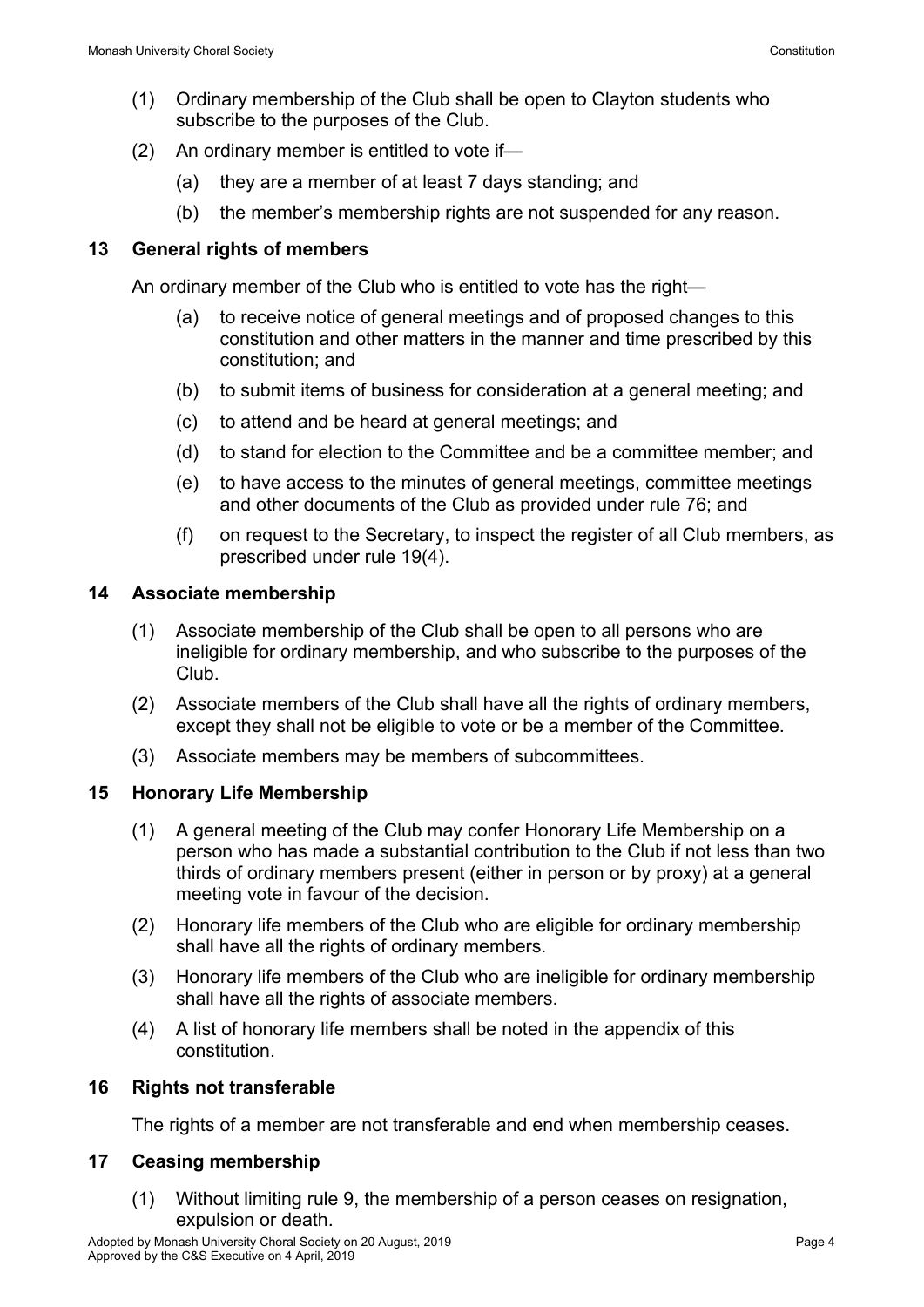(2) If a person resigns as a member of the Club, the Secretary must, as soon as practicable, update the C&S Executive of that fact.

#### <span id="page-8-0"></span>**18 Resigning as a member**

- (1) A member may resign by notice in writing given to the Club.
- (2) A member is taken to have resigned if—
	- (a) the member's membership fee is not paid by 20 March; or
	- (b) where no annual subscription is payable, the member has not reregistered by 20 March.

### <span id="page-8-1"></span>**19 Register of members**

- (1) The Secretary must keep and maintain an annual register of members that includes for each current member—
	- (a) the member's full name;
	- (b) the member's Monash student ID number (if applicable);
	- (c) the member's email address;
	- (d) the member's home campus;
	- (e) the date of becoming a member;
	- (f) if the member is an ordinary, associate or honorary life member; and
	- (g) any other information determined by the Committee.
- (2) Within 7 days of a request, the Secretary shall make available to any Club member, a list of all Club members, containing only each member's name and membership type, and, where applicable, the last 3 digits of each member's University student number.
- (3) The Secretary shall ensure that the C&S Executive has an up-to-date copy of all Club membership records at all times.
- (4) The Secretary shall ensure that all membership records are kept strictly confidential, and that out-of-date membership records are destroyed.

# **Division 2— Disciplinary action**

# <span id="page-8-3"></span><span id="page-8-2"></span>**20 Grounds for taking disciplinary action**

The Club may take disciplinary action against a member in accordance with this Division if it is determined that the member—

- (1) has failed to comply with this constitution or its schedules; or
- (2) refuses to support the purposes of the Club; or
- (3) has engaged in conduct prejudicial to the Club.

**Note:** A sample list of definitions that would constitute as grounds for taking disciplinary action against a member is outlined in the appendix.

# <span id="page-8-4"></span>**21 Disciplinary subcommittee**

(1) If the Committee is satisfied that there are sufficient grounds for taking disciplinary action against a member, the Committee must appoint a disciplinary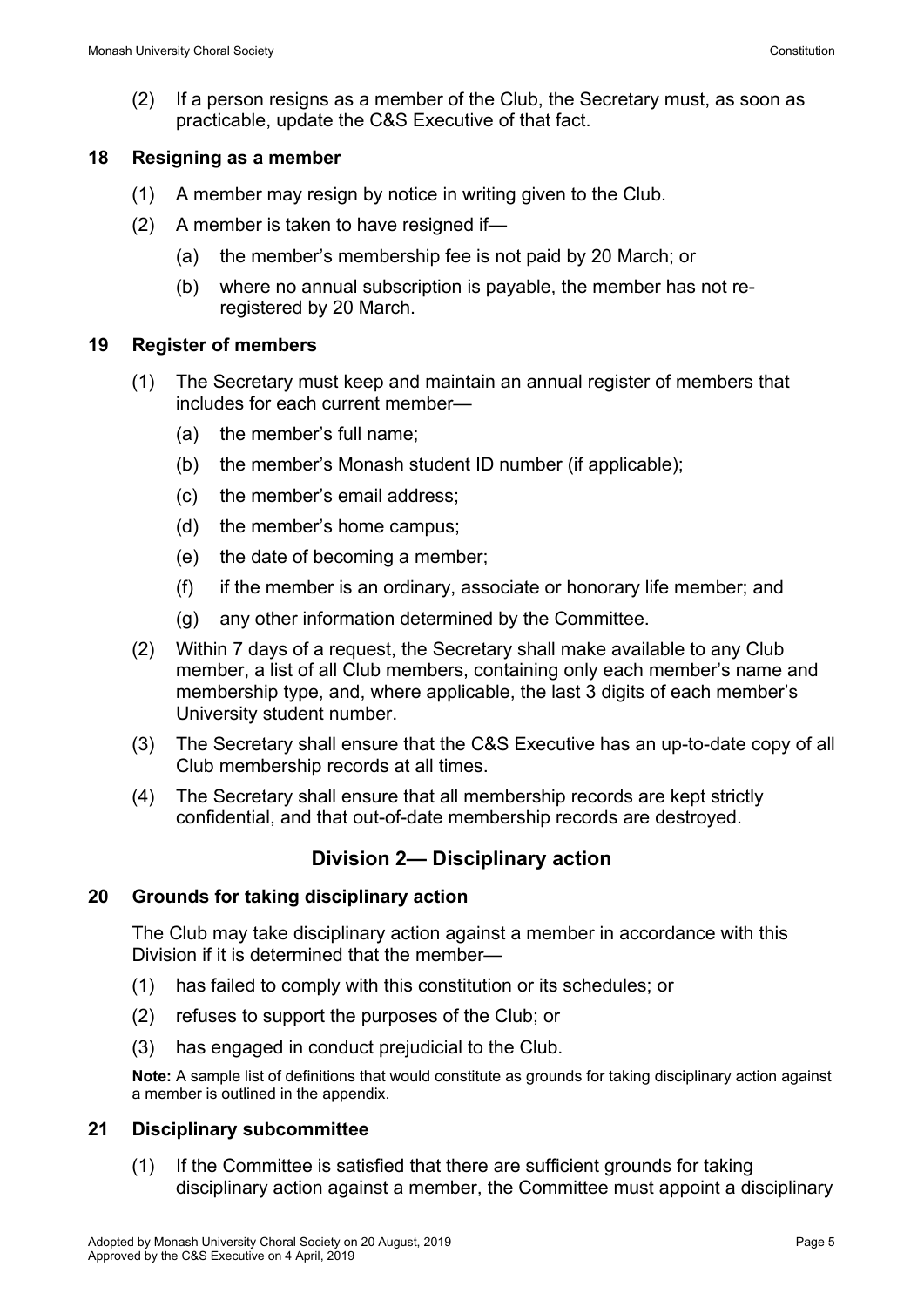subcommittee of no more than 5 people to hear the matter and determine what action, if any, to take against the member.

- (2) The members of the disciplinary subcommittee—
	- (a) may be committee members, members of the Club or anyone else, provided they are students; but
	- (b) must not be biased against, or in favour of, the member concerned.

## <span id="page-9-0"></span>**22 Notice to member**

- (1) Before disciplinary action is taken against a member, the Secretary must give written notice to the member and the C&S Executive—
	- (a) stating that the Club proposes to take disciplinary action against the member; and
	- (b) stating the grounds for the proposed disciplinary action; and
	- (c) specifying the date, place (which must be on the Clayton Campus) and time of the meeting at which the disciplinary subcommittee intends to consider the disciplinary action (the disciplinary meeting); and
	- (d) advising the member that they may do one or more of the following—
		- (i) attend the disciplinary meeting and address the disciplinary subcommittee at that meeting;
		- (ii) give a written statement to the disciplinary subcommittee at any time before the disciplinary meeting; and
	- (e) advising the member that they can be accompanied by one person who may provide assistance, support or both, who may be—
		- (i) a counsellor;
		- (ii) a Monash student or staff member; or
		- (iii) a family member; but—

may not be accompanied or assisted by anyone who is legally qualified; and

- (f) setting out the member's appeal rights under rule 24.
- (2) The notice must be given no later than—
	- (a) 14 days, if held on an academic day; or
	- (b) 28 days, otherwise—

before the disciplinary meeting is held.

# <span id="page-9-1"></span>**23 Decision of subcommittee**

- (1) At the disciplinary meeting, the disciplinary subcommittee must—
	- (a) give the member an opportunity to be heard; and
	- (b) consider any written statement submitted by the member.
- (2) After complying with subrule (1), the disciplinary subcommittee may—
	- (a) take no further action against the member; or
	- (b) reprimand the member; or
	- (c) suspend the membership rights of the member for a specified period,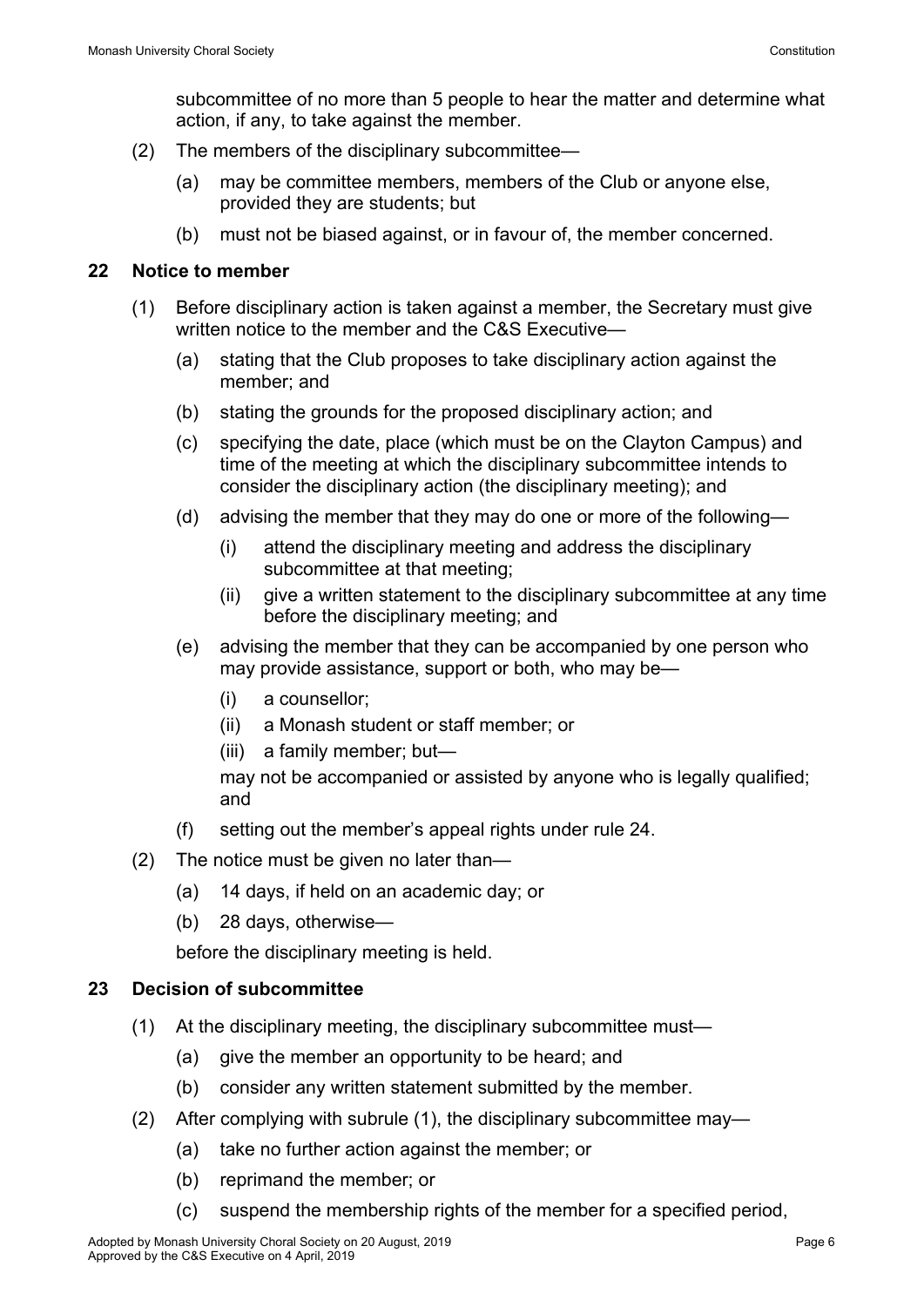including the right to stand for election and be a committee member; or

- (d) expel the member from the Club.
- (3) The suspension of membership rights or the expulsion of a member by the disciplinary subcommittee under this rule takes effect immediately after the vote is passed.
- (4) If the member is not present at the disciplinary meeting, the member must be informed of the outcome within 12 hours of the vote.
- (5) The Committee shall ensure that minutes of the disciplinary meeting are taken and submitted to the C&S Executive within 7 days.

# <span id="page-10-0"></span>**24 Appeal rights**

- (1) A person whose membership rights have been suspended or who has been expelled from the Club under rule 23 may give notice to the effect that they wish to appeal against the suspension or expulsion.
- (2) The notice must be in writing and given—
	- (a) to the disciplinary subcommittee immediately after the vote to suspend or expel the person is taken; or
	- (b) to the Secretary no later than 48 hours after the vote.
- (3) If a person has given notice under subrule (2), a disciplinary appeal meeting must be convened by the Committee as soon as practicable, but in any event not later than 15 academic days, after the notice is received.
- (4) Notice of the disciplinary appeal meeting must be given to the person appealing the decision of the disciplinary subcommittee, C&S Executive and to each ordinary member of the Club who is entitled to vote at least 14 days prior to the disciplinary appeal meeting and must—
	- (a) specify the date and time of the meeting, which must be held on an academic day; and
	- (b) state—
		- (i) the name of the person against whom the disciplinary action has been taken; and
		- (ii) the grounds for taking that action; and
		- (iii) that at the disciplinary appeal meeting the members present must vote on whether the decision to suspend or expel the person should be upheld or revoked.
- (5) The location must be given to the person appealing the decision of the disciplinary subcommittee, the C&S Executive and each ordinary member of the Club who is entitled to vote at least 7 days before the disciplinary appeal meeting.

# <span id="page-10-1"></span>**25 Conduct of disciplinary appeal meeting**

- (1) No business may be conducted at a disciplinary meeting unless a quorum of members is present.
- (2) The quorum for a disciplinary appeal meeting is the physical presence of 15 ordinary members, or 10% of the ordinary members entitled to vote up to a maximum of 50, whichever is greater, however—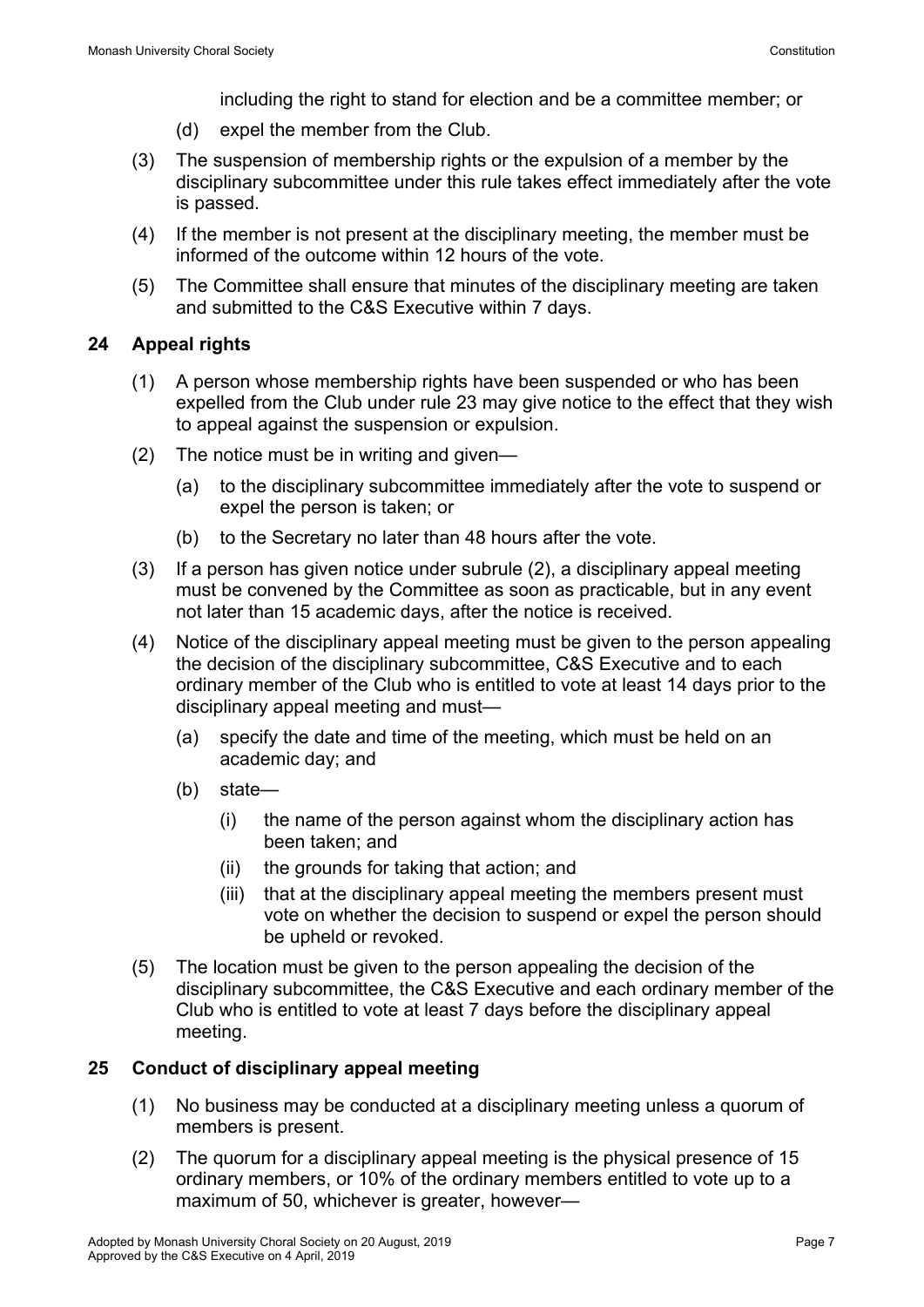- (a) If a quorum is not present within 20 minutes after the notified commencement time of a disciplinary appeal meeting—
	- (i) the disciplinary appeal meeting must be adjourned to an academic day no fewer than 5 and at most 10 academic days after the adjournment; and
	- (ii) notice of the date, time and place to which the meeting is adjourned must be confirmed by notice given to the person appealing the decision of the disciplinary subcommittee, C&S Executive and to each ordinary member of the Club who is entitled to vote as soon as practicable after the meeting; and—
- (b) If a quorum is not present within 20 minutes after the time to which a disciplinary appeal meeting has been adjourned under subrule (2)(a), the ordinary members present at the meeting (if not fewer than 10) may proceed with the business of the meeting as if a quorum were present.
- (3) At a disciplinary appeal meeting—
	- (a) no business other than the question of the appeal may be conducted;
	- (b) an ordinary member—
		- (i) elected by and from the attendants; and
		- (ii) who is not a committee member; and
		- (iii) who is not the person who is appealing the decision of the disciplinary subcommittee—

shall preside as chair for the duration of the disciplinary appeal meeting; and

- (c) the Committee must state the grounds for suspending or expelling the member and the reasons for taking that action; and
- (d) the person whose membership has been suspended or who has been expelled must be given an opportunity to be heard.
- (4) After complying with subrule (3), the ordinary members present and entitled to vote at the meeting must vote by secret ballot on the question of whether the decision to suspend or expel the person should be upheld or revoked.
- (5) The chair, members of the Committee, the disciplinary subcommittee and the person who is appealing the decision of the disciplinary subcommittee must not vote.
- (6) A member may not vote by proxy at the meeting.
- (7) The decision is upheld if not less than two thirds of the ordinary members present at the disciplinary appeal meeting, excluding those listed in subrule (5), vote in favour of the decision.
- (8) The Committee shall ensure that minutes of the disciplinary appeal meeting are taken and submitted to the C&S Executive within 7 days.
- (9) A disciplinary appeal meeting shall not be considered to be a general meeting of the Club.

# <span id="page-11-0"></span>**Division 3 — Grievance procedure**

# <span id="page-11-1"></span>**26 Application**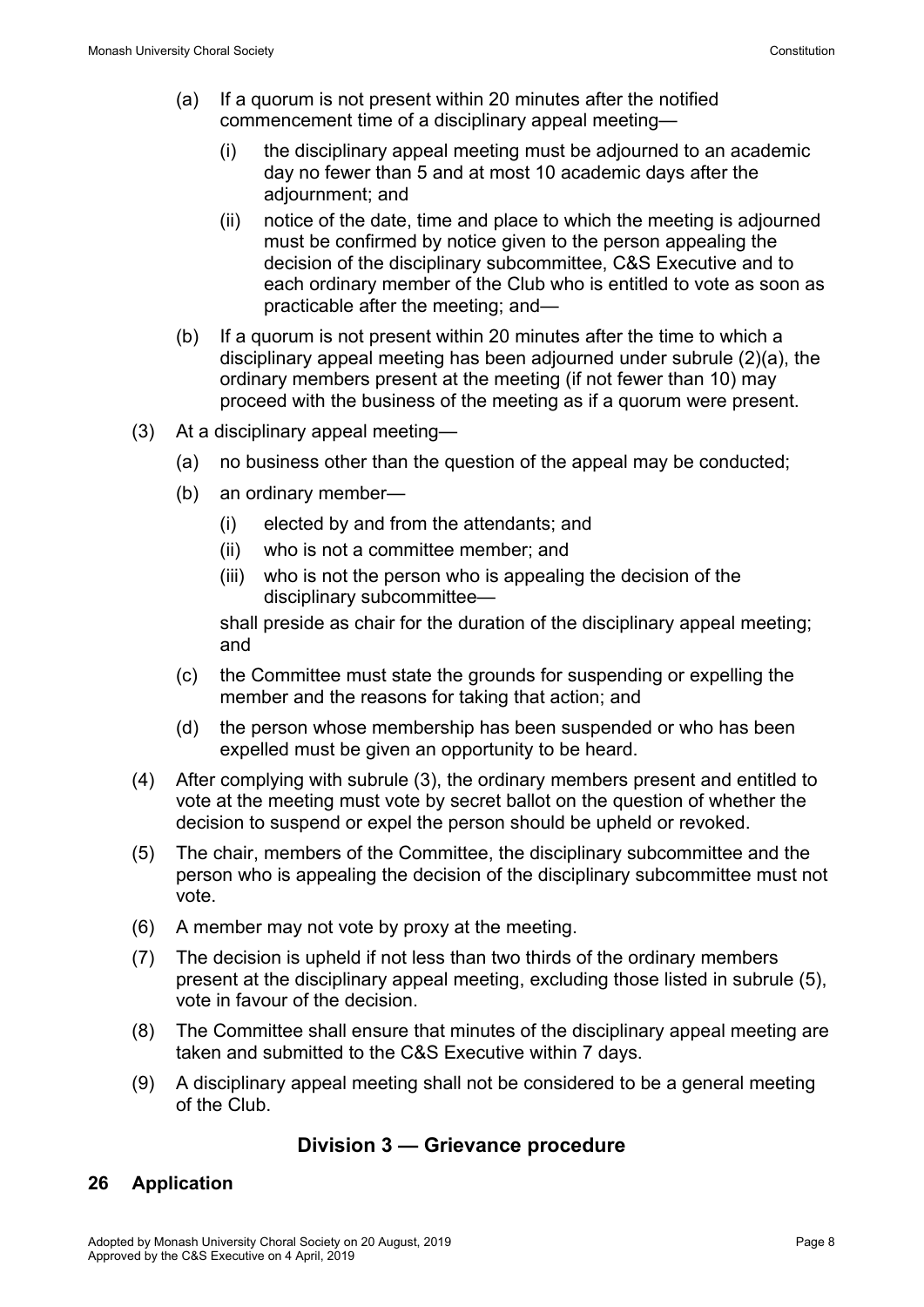- (1) The grievance procedure set out in this Division applies to disputes under this constitution between—
	- (a) a member and another member;
	- (b) a member and the Committee;
	- (c) a member and the Club.
- (2) A member must not initiate a grievance procedure in relation to a matter that is the subject of a disciplinary procedure until the disciplinary procedure has been completed.

## <span id="page-12-0"></span>**27 Parties must attempt to resolve the dispute**

The parties to a dispute must attempt to resolve the dispute between themselves within 14 days of the dispute coming to the attention of each party.

### <span id="page-12-1"></span>**28 Appointment of mediator**

- (1) If the parties to a dispute are unable to resolve the dispute between themselves within the time required by rule 27, the parties must within 7 days—
	- (a) notify the Committee of the dispute; and
	- (b) agree to or request the appointment of a mediator; and
	- (c) attempt in good faith to settle the dispute by mediation.
- (2) The mediator must be—
	- (a) a person chosen by agreement between the parties; or
	- (b) in the absence of agreement, a person appointed by the C&S Executive.
- (3) A mediator may be a member or former member of the Club but in any case must not be a person who—
	- (a) has a personal interest in the dispute; or
	- (b) is biased in favour of or against any party.

#### <span id="page-12-2"></span>**29 Mediation process**

- (1) The mediator to the dispute, in conducting the mediation, must—
	- (a) give each party every opportunity to be heard; and
	- (b) allow due consideration by all parties of any written statement submitted by any party; and
	- (c) ensure that natural justice is accorded to the parties throughout the mediation process.
- (2) The mediator must not determine the dispute.

# <span id="page-12-3"></span>**30 Failure to resolve dispute by mediation**

If the mediation process does not resolve the dispute, the C&S Executive may, on the application in writing of either party, determine the dispute. In determining the dispute, the C&S Executive must comply with the requirements of rule 29(1), in the same way as the mediator.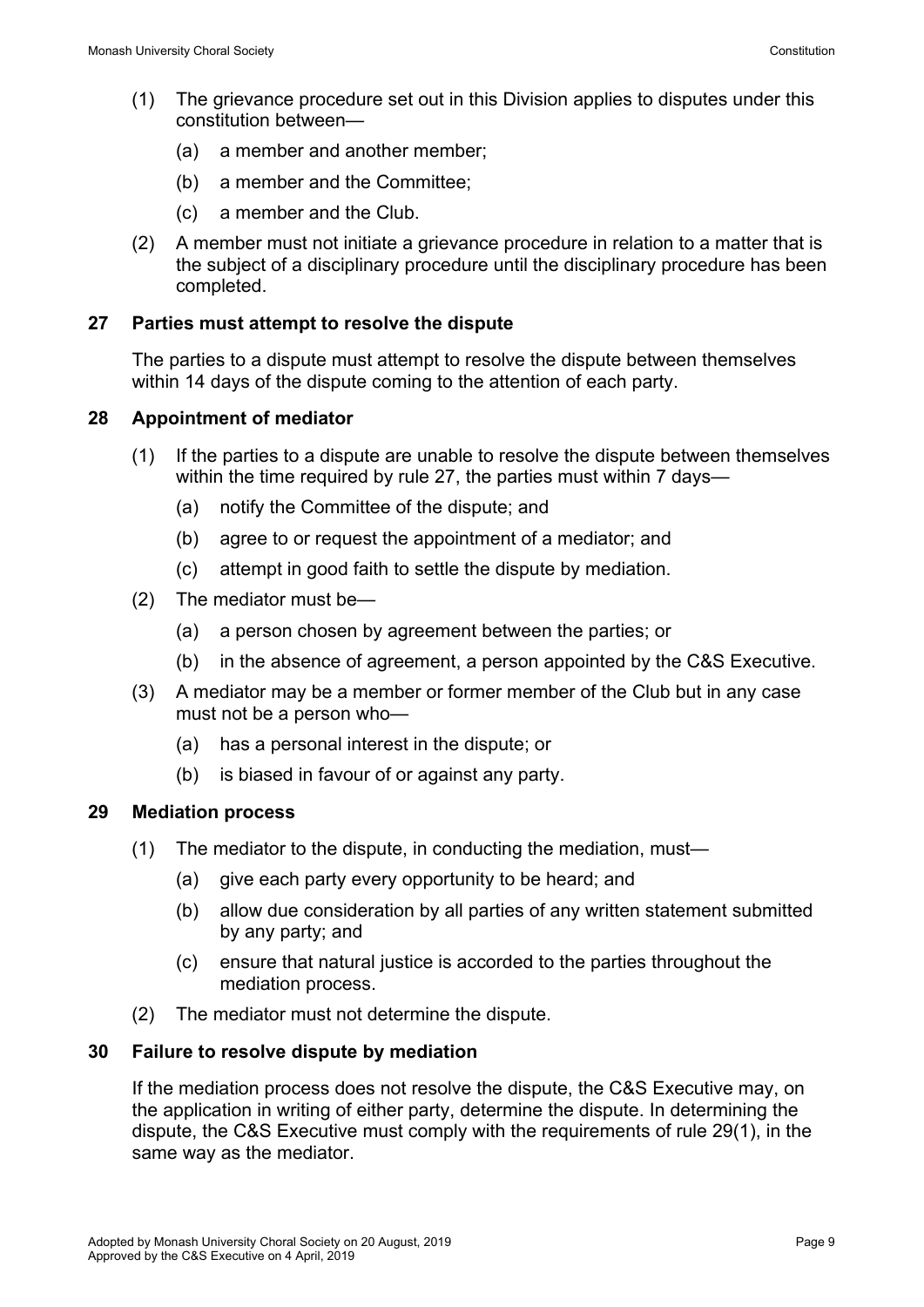# <span id="page-13-0"></span>**PART 4 — GENERAL MEETINGS OF THE CLUB**

# <span id="page-13-1"></span>**31 Chairperson**

- (1) The President or, in the President's absence, the Vice President, is the Chairperson for any general meetings.
- (2) If the President and the Vice President are both absent, or are unable to preside, the Chairperson of the meeting must be an ordinary member elected by the other members present.

## <span id="page-13-2"></span>**32 Annual general meetings**

- (1) The Committee must convene an annual general meeting of the Club in August of each year, unless otherwise approved by the C&S Executive.
- (2) The Committee or if the Committee is unable to make a decision, the Secretary, may determine the date, time and place of the annual general meeting, subject to rule 35(1).
- (3) The ordinary business of the annual general meeting is as follows—
	- (a) to confirm the minutes of the previous annual general meeting and of any general meetings held since then;
	- (b) to receive and consider annual reports required under rule 47; and
	- (c) to elect the members of the Committee, as listed in rule 53(1), subject to rule 53(3).
- (4) The annual election for all committee positions shall be held at the annual general meeting, unless otherwise—
	- (a) approved by the C&S Executive; or
	- (b) specified in these rules.
- (5) The annual general meeting may also conduct any other business of which notice has been given in accordance with this constitution.

# <span id="page-13-3"></span>**32A Ordinary general meetings**

- (1) There shall be one ordinary general meeting each year, to be held during the first semester.
- (2) The Committee may determine the date, time and place of the ordinary general meeting, subject to rule 35(1).
- (3) The usual business of an ordinary general meeting is as follows—
	- (a) to receive and consider the President and Treasurer reports and an update on the current activities of the Club;
	- (b) to provide a forum for members to give suggestions on Club activities and events; and
	- (c) to elect the First Year Representatives, as listed in rule 53(2), and any other vacant committee roles, subject to rule 53(3).
- (4) The ordinary general meeting may also conduct any other business of which notice has been given in accordance with this constitution.

# <span id="page-13-4"></span>**33 Extraordinary general meetings**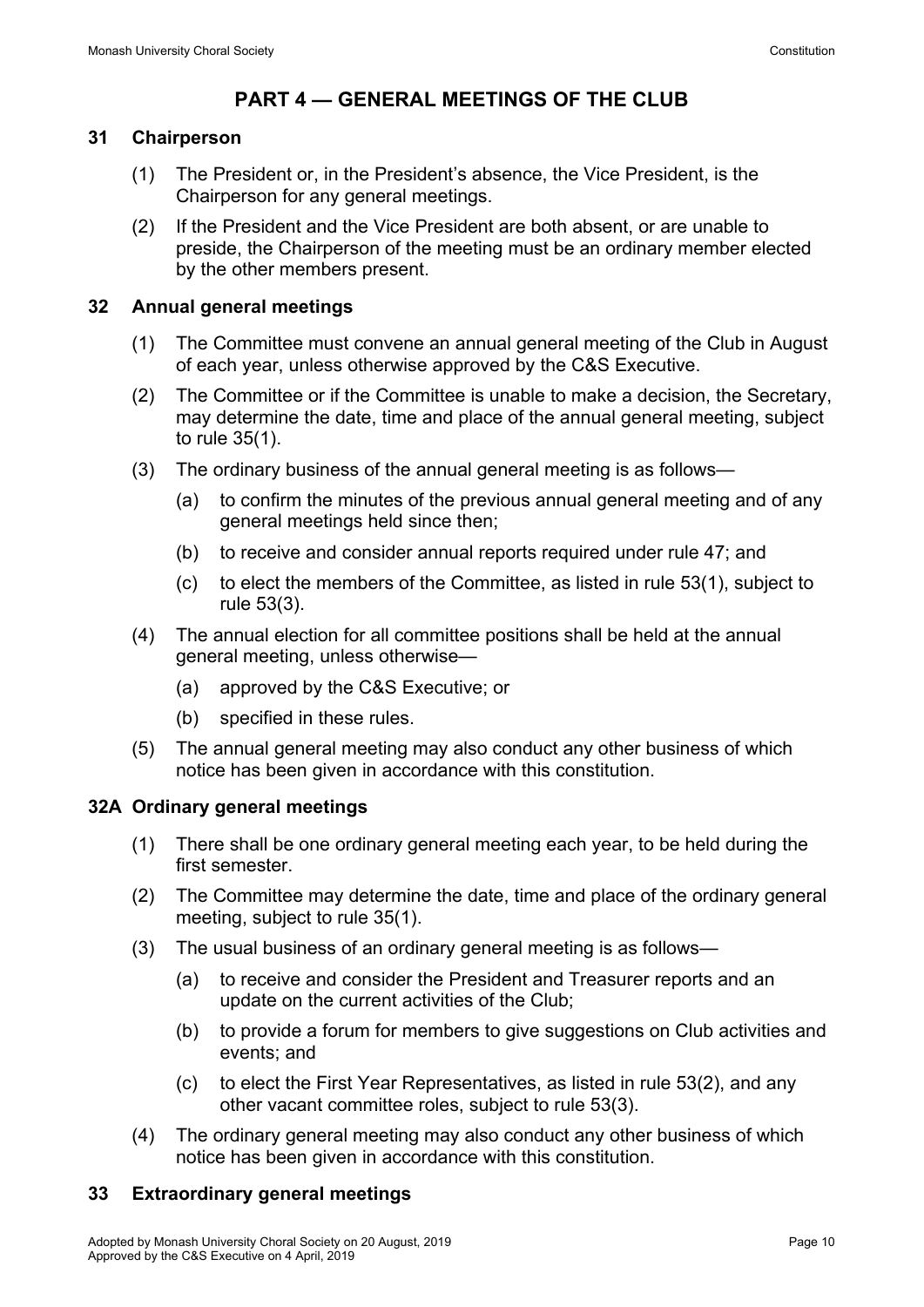- (1) Any general meeting of the Club, other than an annual general meeting or ordinary general meeting is an extraordinary general meeting.
- (2) The Committee must convene an extraordinary general meeting to hold a byelection, if an ordinary general meeting was not already scheduled.
- (3) The Committee may convene an extraordinary general meeting as required.
- (4) The Committee may determine the date, time and place of an extraordinary general meeting, subject to rule 35(1).
- (5) No business other than that set out in the notice under rule 35 may be conducted at the meeting.

**Note:** General business may be considered at the meeting if it is included as an item for consideration in the notice under rule 35 and the majority of members at the meeting agree.

### <span id="page-14-0"></span>**34 Extraordinary general meeting held at request of members**

- (1) The Committee must convene an extraordinary general meeting if a request to do so is made in accordance with subrule (2) by at least 10% of the total number of ordinary members.
- (2) A request for an extraordinary general meeting must—
	- (a) be in writing; and
	- (b) state the business to be considered at the meeting and any resolutions to be proposed; and
	- (c) include the names and signatures of the members requesting the meeting; and
	- (d) be given to the Secretary.
- (3) If the Committee does not convene an extraordinary general meeting within 15 academic days after the date on which the member's request is made, the C&S Executive shall call one.
- (4) An extraordinary general meeting convened by the C&S Executive under subrule (3)—
	- (a) must be held within 30 academic days after the date on which the original request was made; and
	- (b) may only consider the business stated in that request.

#### <span id="page-14-1"></span>**35 Notice of general meetings**

- (1) General meetings may only be held on campus and on an academic day, unless otherwise approved by the C&S Executive.
- (2) The Secretary (or, in the case of an extraordinary general meeting convened under rule 34(3), the C&S Executive) must give to each member of the Club at least 14 days notice of a general meeting.
- (3) The notice must—
	- (a) specify the date and time of the meeting; and
	- (b) indicate the general nature of each item of business to be considered at the meeting; and
	- (c) include any other information as required by this constitution; and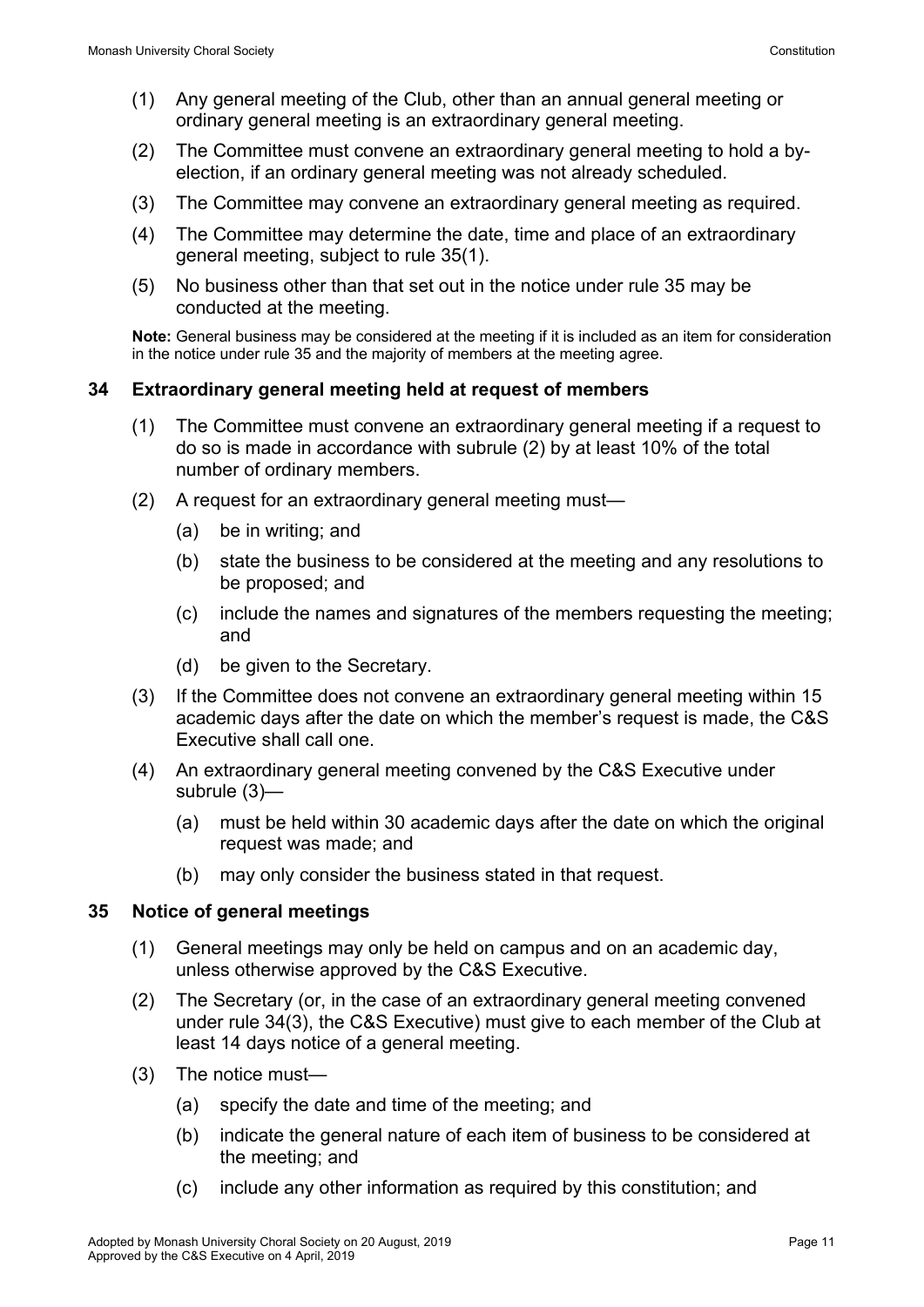**Example:** Additional information is required to be included in the notice of a general meeting where there is a proposed change to the constitution, a motion to remove a committee member from office, etc.

- (d) comply with rule 36(4).
- (4) The location must be given to each member of the Club at least 7 days before the general meeting.
- (5) If the general meeting has been called for any elections, the Returning Officer shall be appointed in accordance with rule 50 and this person's contact details notified to members at least 14 days prior to the date of the general meeting at which the election is to be held.

### <span id="page-15-0"></span>**36 Proxies**

- (1) An ordinary member may appoint another ordinary member as their proxy to vote and speak on their behalf at a general meeting.
- (2) The appointment of a proxy may be—
	- (a) in writing and signed by the member making the appointment on a form approved by the Committee; or
	- (b) made by giving notice from the member's registered student email account.
- (3) The member appointing the proxy may give specific directions as to how the proxy is to vote on their behalf, otherwise the proxy may vote on behalf of the member on any matter as they see fit.
- (4) Notice of a general meeting given to a member under rule 35 must—
	- (a) state that an ordinary member may appoint another ordinary member as a proxy for the meeting; and
	- (b) include a copy of any form that the Committee has approved for the appointment of a proxy.
- (5) The proxy list must be given to the Chairperson of the meeting before or at the commencement of the meeting.
- (6) A form appointing a proxy sent by post or electronically, or notice from a member's registered student email account, is of no effect unless it is received by the Club no later than 72 hours before the commencement of the meeting.
- (7) A person can act as a proxy for no more than 2 ordinary members.

# <span id="page-15-1"></span>**37 Use of technology**

- (1) A member not physically present at a general meeting may be permitted to participate in the meeting by the use of technology that allows that member and the members present at the meeting to clearly and simultaneously communicate with each other.
- (2) For the purposes of this Part, a member participating in a general meeting as permitted under subrule (1) is taken to be present at the meeting and, if the member votes at the meeting, is taken to have voted in person.

# <span id="page-15-2"></span>**38 Quorum at general meetings**

(1) No business may be conducted at a general meeting unless a quorum of members is present.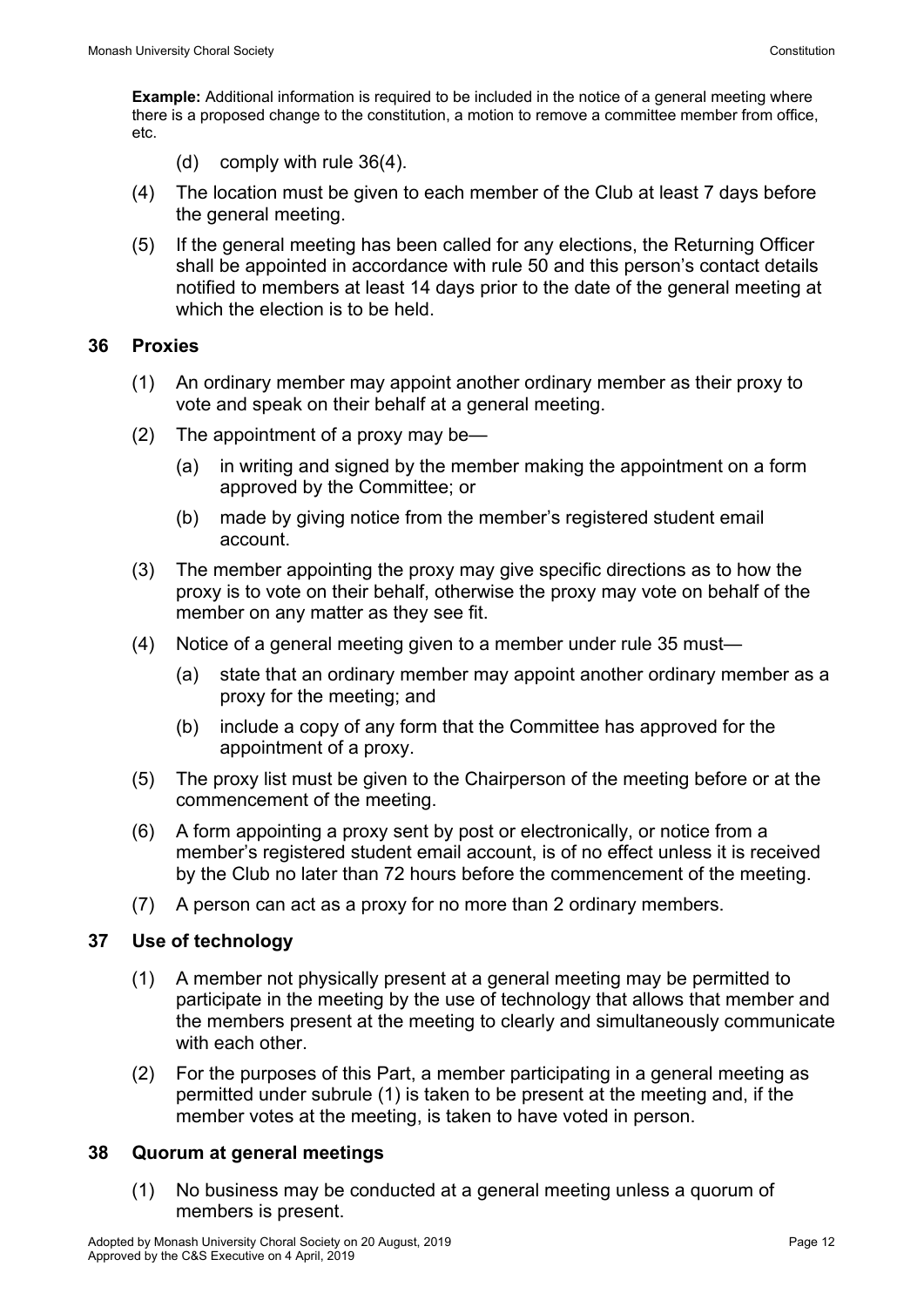- (2) The quorum for a general meeting is the presence (physically, by proxy or as allowed under rule 37) of 15 ordinary members, or 10% of the ordinary members entitled to vote up to a maximum of 50, whichever is greater.
- (3) If a quorum is not present within 20 minutes after the notified commencement time of a general meeting—
	- (a) in the case of a meeting convened by the C&S Executive at the request of the members under rule 34—the meeting must be dissolved; or

**Note:** If a meeting convened at the request of members is dissolved under this subrule, the business that was to have been considered at the meeting is taken to have been dealt with. If members wish to have the business reconsidered at another general meeting, the members must make a new request under rule 34.

- (b) in any other case—
	- (i) the meeting must be adjourned to an academic day no fewer than 5 and at most 10 academic days after the adjournment; and
	- (ii) notice of the date, time and place to which the meeting is adjourned must be confirmed by notice given to all members as soon as practicable after the meeting.
- (4) If a quorum is not present within 20 minutes after the time to which a general meeting has been adjourned under subrule (3)(b), the ordinary members present at the meeting (if not fewer than 10) may proceed with the business of the meeting as if a quorum were present.

### <span id="page-16-0"></span>**39 Adjournment of general meeting**

- (1) The Chairperson of a general meeting at which a quorum is present may, with the consent of a majority of members present at the meeting, adjourn the meeting to another time at the same place or at another place.
- (2) Without limiting subrule (1), a meeting may be adjourned—
	- (a) if there is insufficient time to deal with the business at hand; or
	- (b) to give the members more time to consider an item of business.
- (3) No business may be conducted on the resumption of an adjourned meeting other than the business that remained unfinished when the meeting was adjourned.
	- (4) Notice of the date, time and place to which the meeting is adjourned must be confirmed by notice given to all members as soon as practicable after the meeting, unless the meeting is adjourned for 14 days or more, in which case notice of the meeting must be given in accordance with rule 35.

#### <span id="page-16-1"></span>**40 Voting at general meeting**

- (1) On any question arising at a general meeting—
	- (a) subject to subrule (3), each ordinary member who is entitled to vote, excluding than the Chairperson, has one vote; and
	- (b) ordinary members may vote personally or by proxy; and
	- (c) unless otherwise specified in this constitution, the question must be decided on a majority of votes.

**Example:** A change to this constitution requires no less than two thirds of ordinary members present at a general meeting voting in favour of the proposed changes.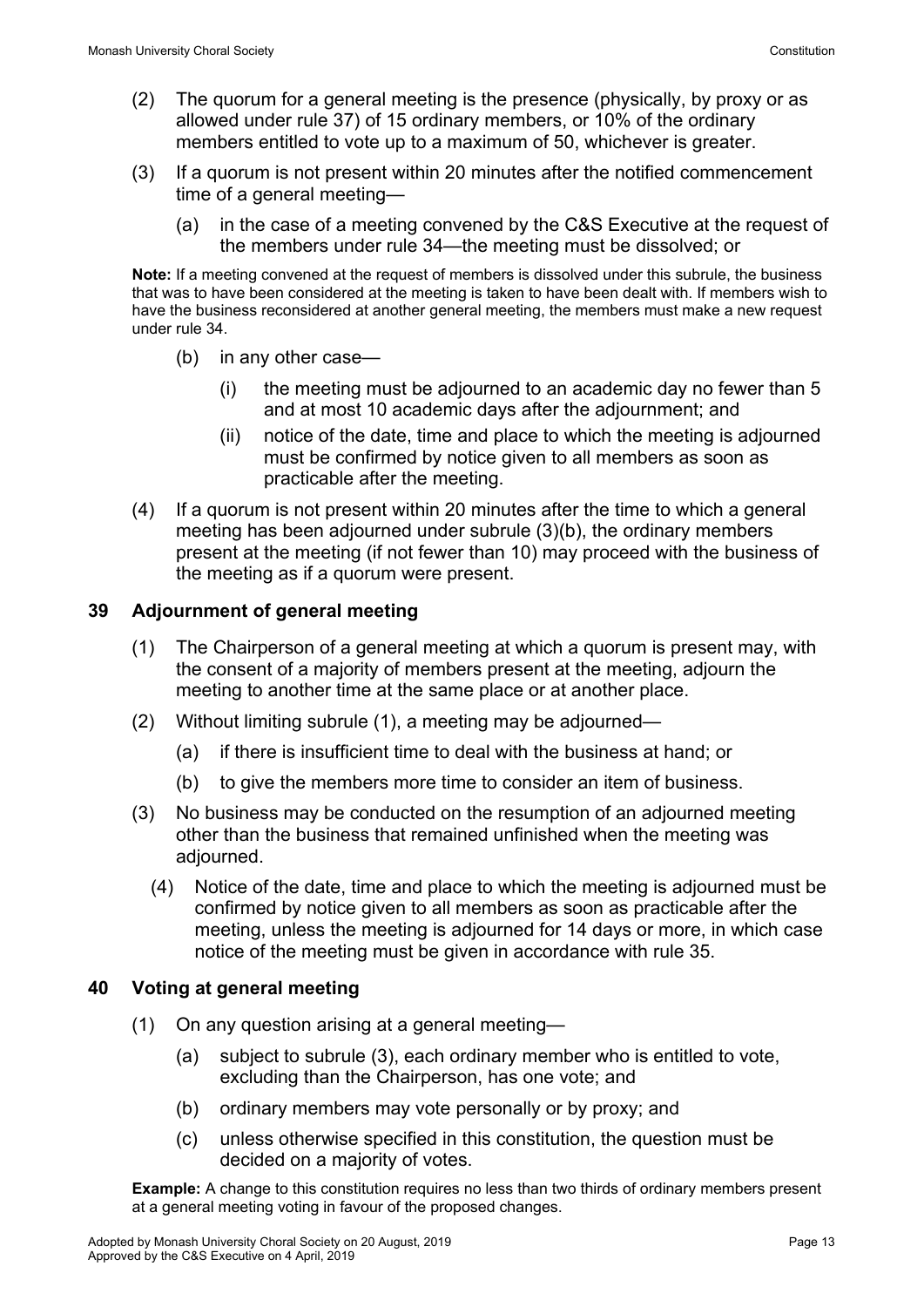- (2) If votes are divided equally on a question, the Chairperson of the meeting has a casting vote.
- (3) If the question is whether or not to confirm the minutes of a previous meeting, only members who were present at that meeting may vote.

#### <span id="page-17-0"></span>**41 Determining whether resolution carried**

- (1) Subject to subrule (2), the Chairperson of a general meeting may, on the basis of a show of hands, declare that a resolution has been—
	- (a) carried; or
	- (b) carried unanimously; or
	- (c) carried by a particular majority; or
	- (d) lost—

and an entry to that effect in the minutes of the meeting is conclusive proof of that fact.

- (2) If a secret ballot (where votes are cast in writing) is demanded by ten or more ordinary members on any question—
	- (a) the secret ballot must be taken at the meeting in the manner determined by the Chairperson of the meeting; and
	- (b) the Chairperson must declare the result of the resolution on the basis of the secret ballot.
- (3) A secret ballot demanded on the election of the Chairperson or on a question of an adjournment must be taken immediately.
- (4) A secret ballot demanded on any other question must be taken before the close of the meeting after the conclusion of discussion on the question.

# <span id="page-17-1"></span>**42 Minutes of general meeting**

- (1) The Committee must ensure that minutes are taken and kept of each general meeting.
- (2) The minutes of a general meeting must include—
	- (a) the names of the members attending the meeting; and
	- (b) proxy list given to the Chairperson of the meeting under rule 36(5); and
	- (c) the business considered at the meeting; and
	- (d) any resolution on which a vote is taken and the result of the vote; and
	- (e) the results of any elections held; and
	- (f) annual reports required under rule 47.

# <span id="page-17-3"></span><span id="page-17-2"></span>**PART 5 — COMMITTEE**

# **Division 1 — Powers of Committee**

#### <span id="page-17-4"></span>**43 Role and powers**

(1) The activities of the Club must be managed by or under the direction of a **Committee**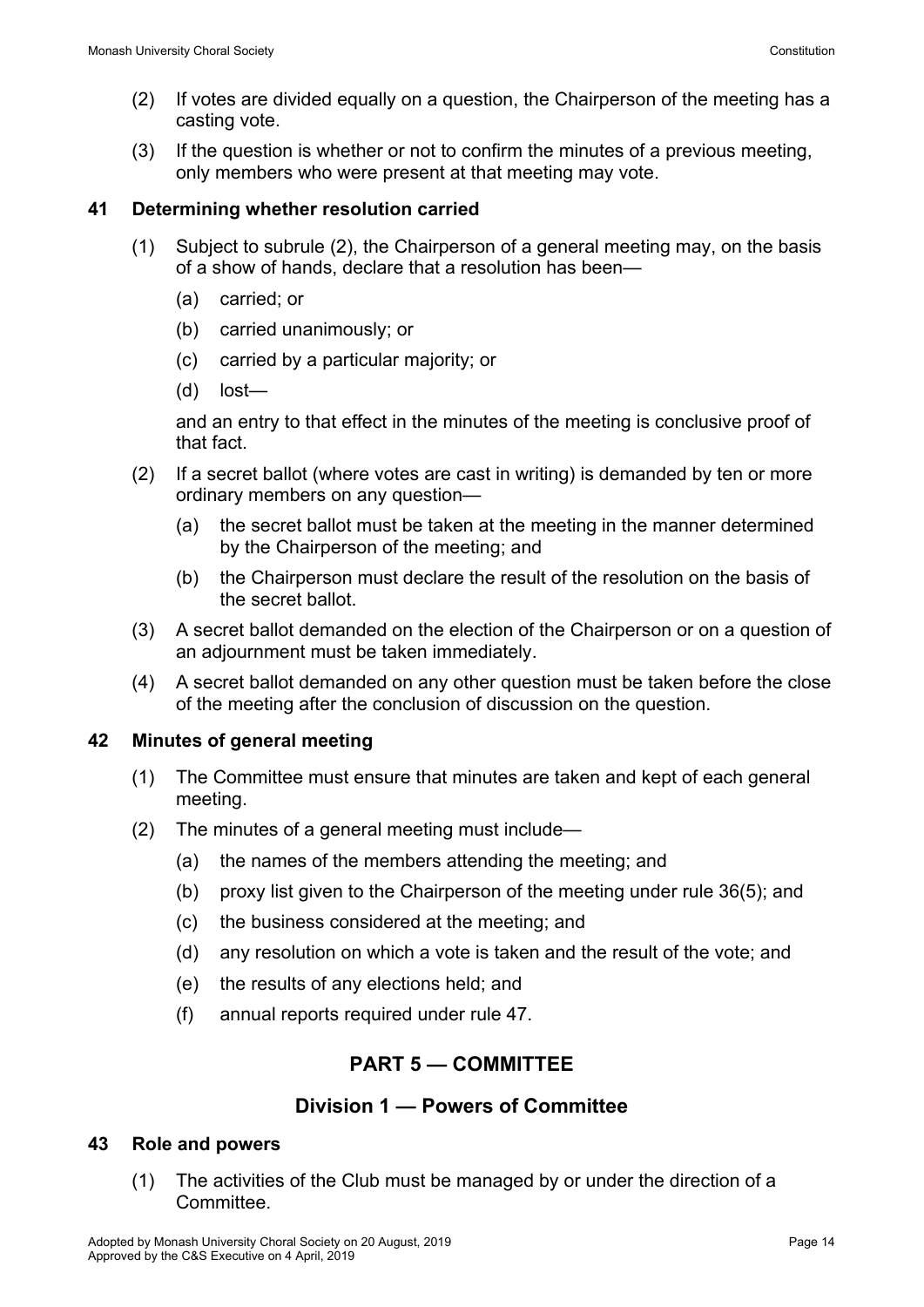- (2) The Committee may exercise all the powers of the Club except those powers that this constitution or the C&S Constitution or Regulations requires to be exercised by general meetings of the members of the Club.
- (3) The Committee may establish subcommittees consisting of ordinary or associate members with terms of reference it considers appropriate, which should be codified within a policy or regulation as a schedule to this constitution under rule 79.

#### <span id="page-18-0"></span>**44 Delegation**

- (1) The Committee may delegate to a member of the Committee or subcommittee any of its powers and functions other than—
	- (a) this power of delegation; or
	- (b) the power to approve expenditure; or
	- (c) a duty imposed on the Committee by this constitution and the C&S Constitution and Regulations.
- (2) The delegation must be in writing and may be subject to the conditions and limitations the Committee considers appropriate.
- (3) The Committee may, in writing, revoke a delegation wholly or in part.

# <span id="page-18-1"></span>**Division 2 — Composition of Committee and duties of members**

#### <span id="page-18-2"></span>**45 Composition of Committee**

- (1) The Committee shall consist of a minimum of 5 and a maximum of 9 committee members.
- (2) The members of the Committee are—
	- (a) a President; and
	- (b) a Vice President; and
	- (c) a Treasurer; and
	- (d) a Secretary; and
	- (e) General Representative One; and
	- (f) General Representative Two; and
	- (g) General Representative Three; and
	- (h) First Year Representative One; and
	- (i) First Year Representative Two.

#### <span id="page-18-3"></span>**46 General Duties**

- (1) As soon as practicable after being elected or co-opted to the Committee, each committee member must become familiar with this constitution and the C&S Constitution and Regulations.
- (2) As soon as practicable after being elected or co-opted to the Committee, the President, Vice President, Secretary and Treasurer must complete training as prescribed by the C&S Executive and update their contact details with Clubs & Societies via the appropriate form.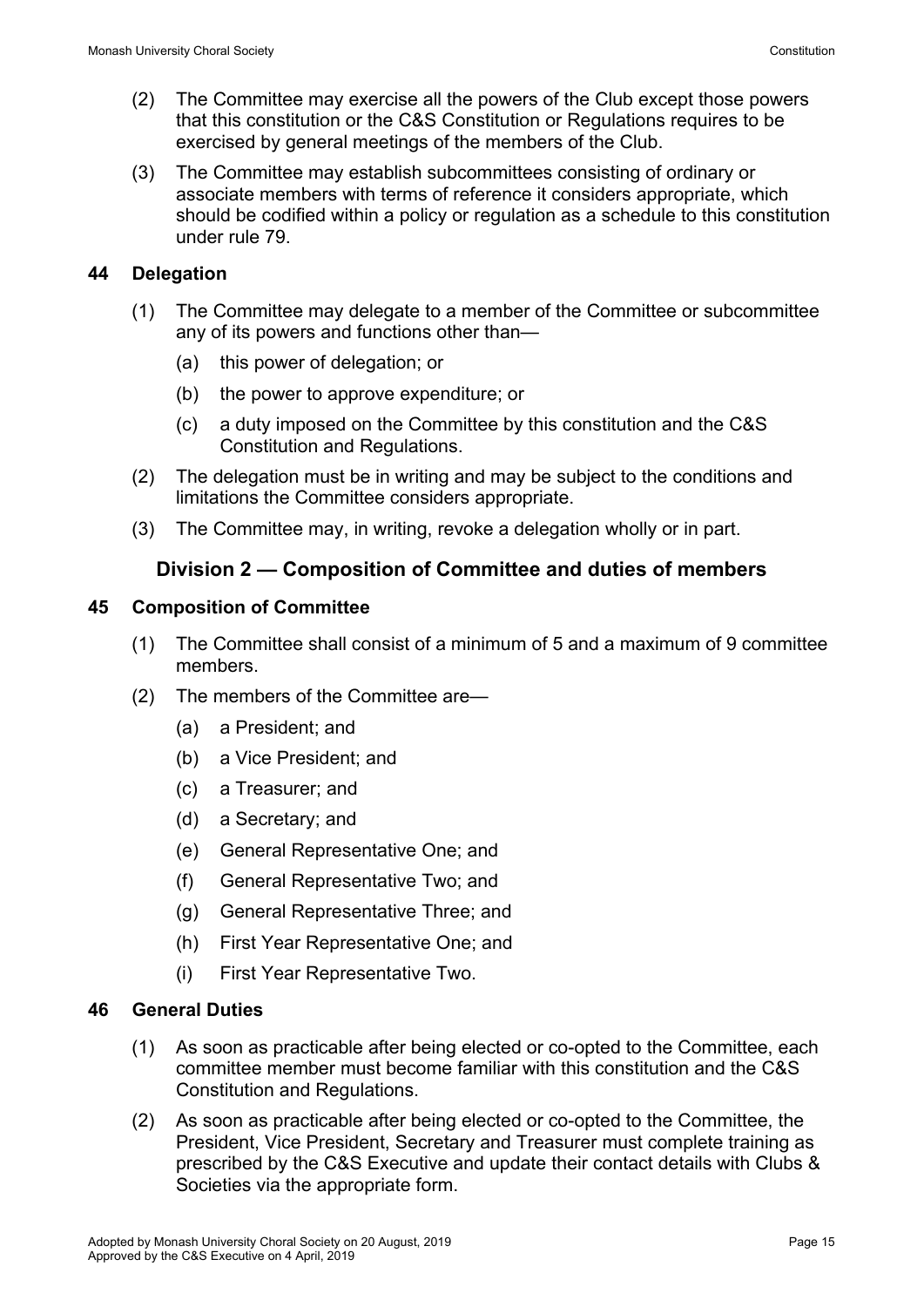- (3) The Committee is collectively responsible for ensuring that the Club complies with the C&S Constitution and Regulations and that individual members of the Committee comply with this constitution.
- (4) Committee members must exercise their powers and discharge their duties with reasonable care and diligence.
- (5) Committee members must exercise their powers and discharge their duties—
	- (a) honestly and in good faith in the best interests of the Club; and
	- (b) for a proper purpose.
- (6) Committee members and former committee members must not make improper use of—
	- (a) their position; or
	- (b) information acquired by virtue of holding their position—

so as to gain an advantage for themselves or any other person or to cause detriment to the Club.

(7) In addition to any duties imposed by this constitution, a committee member must perform any other duties imposed from time to time by resolution at a general meeting.

### <span id="page-19-0"></span>**47 Duties of committee members**

- (1) President
	- (a) The duties of the President shall be to—
		- (i) preside as chair over committee meetings and general meetings;
		- (ii) attend meetings of the Clubs & Societies Council, vote in the interests of the Club, and report outcomes to the Committee;
		- (iii) co-ordinate the activities of the Committee;
		- (iv) approve and sign off on all off-campus event documentation requirements, as determined by the C&S Executive;
		- (v) represent the Club, and act as its spokesperson, to the Clubs & Societies Council, MSA, the University and other bodies, as appropriate;
		- (vi) submit reports to committee meetings, as appropriate; and
		- (vii) submit an annual report to the AGM and a general report as required under rule 32A(2)(a).
- (2) Vice President
	- (a) The duties of the Vice President shall be to—
		- (i) attend committee meetings and general meetings;
		- (ii) preside as chair over committee meetings and general meetings, in the absence of the President;
		- (iii) assist the President in their duties;
		- (iv) perform the duties of the President if that office is vacant;
		- (v) be a signatory to the society bank account;
		- (vi) hold at least one portfolio position as outlined in the Schedule to the Constitution (Committee Portfolio Regulations);
		- (vii) perform other duties, as the Committee may resolve.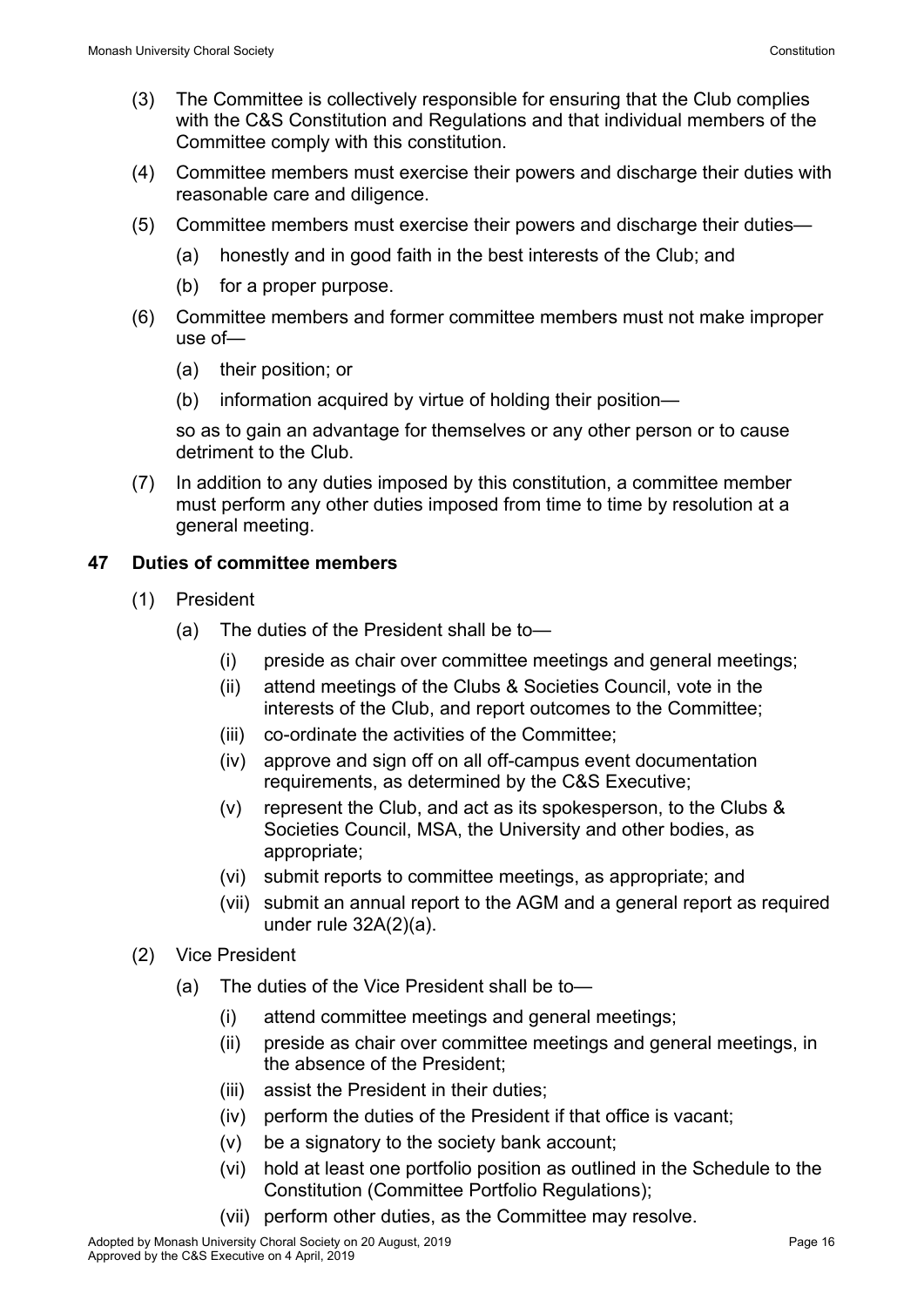- (3) Treasurer
	- (a) The duties of the Treasurer shall be to—
		- (i) attend committee meetings and general meetings;
		- (ii) keep the Club's financial records in order;
		- (iii) prepare a Club budget, at least every 6 months;
		- (iv) submit an annual report to the AGM and a general report as required under rule 32A(2)(a);
		- (v) receive all monies paid to or received by the Club and ensure receipts are issued for those monies in the name of the Club;
		- (vi) ensure that all monies received are paid into the account of the Club within 2 working days after receipt, unless otherwise approved by the C&S Executive;
		- (vii) make any payments authorised by the Committee or by a general meeting of the Club from the Club's funds;
		- (viii) ensure cheques are signed by at least 2 of the President, Vice President, Secretary or Treasurer; and
		- (ix) liaise with Clubs & Societies Council on any financial requirements.
	- (b) The Treasurer must—
		- (i) ensure that the financial records of the Club are kept in accordance with the C&S Finance Regulations; and
		- (ii) prepare the Club's financial books for audit, semi-annually;
	- (c) The Treasurer must ensure that at least one other committee member has access to the accounts and financial records of the Club.
- (4) Secretary
	- (a) The Secretary must give to the C&S Executive notice of their appointment within 14 days after the appointment.
	- (b) The duties of the Secretary shall be to—
		- (i) attend committee meetings and general meetings;
		- (ii) prepare agendas and minutes, and serve notice as prescribed, for general meetings and committee meetings;
		- (iii) act as Returning Officer for Club elections, unless the Committee resolves otherwise;
		- (iv) ensure that an up-to-date membership register is maintained, in accordance with rule 19;
		- (v) regularly check the Club's mail box and electronic mail account, supplied by the Clubs & Societies Council, for incoming correspondence;
		- (vi) ensure that inwards and outwards correspondence for the Club is handled correctly and in a timely manner;
		- (vii) be a signatory to the society bank account; and
		- (viii) submit an annual report to the AGM.
- (5) General Representatives
	- (a) The duties of the General Representative shall be to—
		- (i) attend committee meetings and general meetings;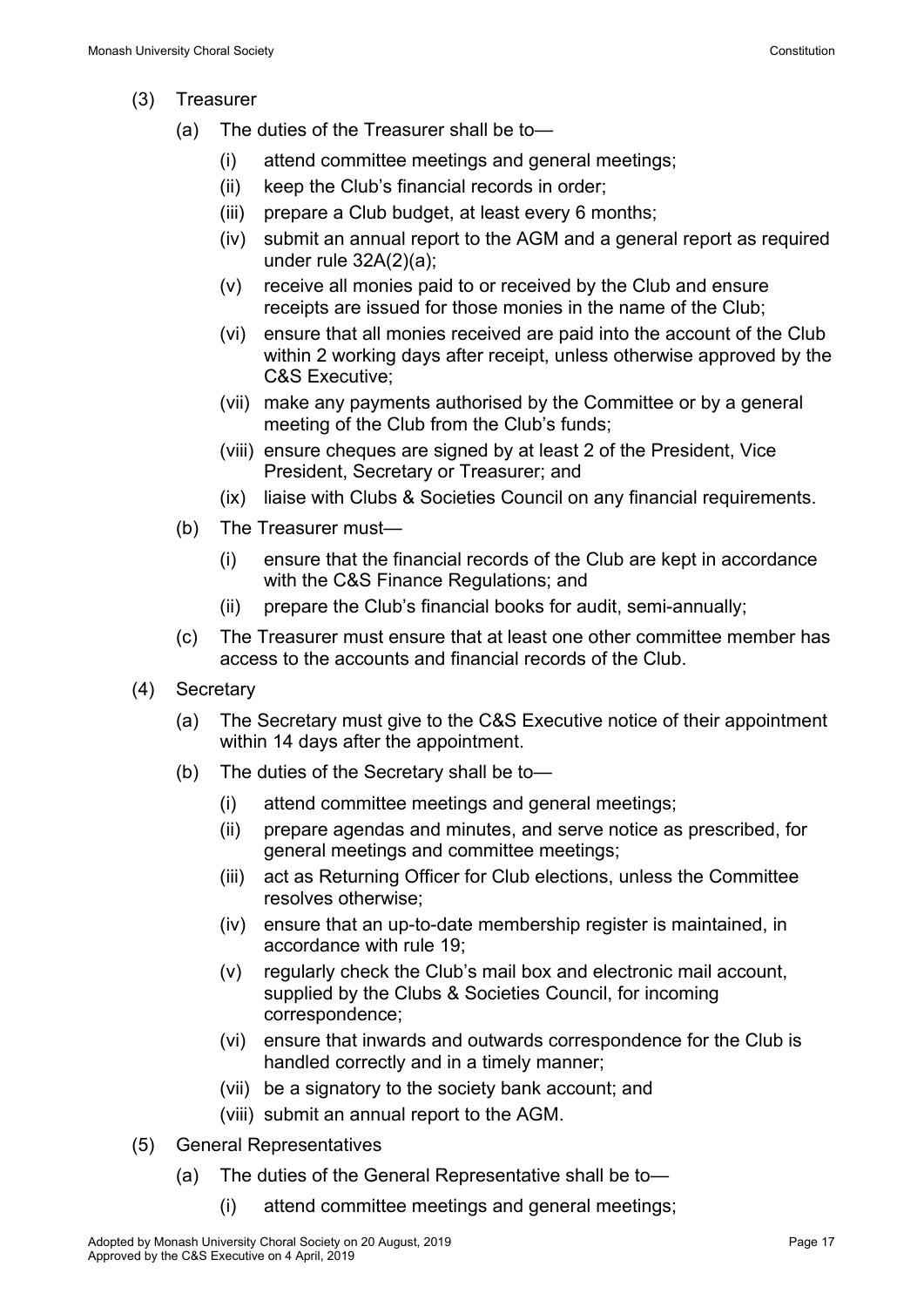- (ii) hold at least one portfolio position as outlined in the Schedule to the Constitution (Committee Portfolio Regulations); and
- (iii) perform such duties as the Committee may resolve.
- (6) First Year Representatives
	- (a) The duties of the First Year Representative shall be to-
		- (i) attend committee meetings and General Meetings
		- (ii) represent the interests and express the viewpoints of fellow first year members of the society; and
		- (iii) perform such duties as the Committee may resolve.

### <span id="page-21-0"></span>**48 Ancillary Members**

- (1) The Club or the Committee may from time to time create additional positions to assist the Committee with their duties, that—
	- (a) can be held by ordinary members and associate members; and
	- (b) should be codified within a policy or regulation as a schedule to this constitution under rule 79.

**Example:** The Committee may resolve to appoint a Webmaster to manage the Club website, which requires a member with specific skills.

- (2) Such positions shall be ancillary members of the Committee, but are not defined as committee members under this constitution.
- (3) Ancillary members have the right to attend and speak at committee meetings and shall be bound by rule 46.

# <span id="page-21-1"></span>**Division 3 — Election of Committee members and tenure of office**

#### <span id="page-21-2"></span>**49 Who is eligible to be a Committee member**

A member is eligible to be elected or appointed as a committee member if the member—

- (a) is an ordinary member entitled to vote under rule 12(2), and
- (b) is a Clayton student, and
- (c) is undertaking at least one unit of study at a Victorian campus of the University, and
- (d) has not had their membership rights suspended; and
- (e) is 18 years or older on the date they would take office.

# <span id="page-21-3"></span>**50 Returning Officer**

- (1) The Returning Officer shall be appointed by the Committee at least 14 days prior to the date of the General Meeting at which an election is to be held
- (2) The Secretary shall be appointed the Returning Officer unless the Committee resolves otherwise, or the Secretary self disqualifies.
- (3) Upon receiving a written request to do so from 3 committee members, the C&S Executive shall appoint a Returning Officer instead of the Committee.
- (4) The Returning Officer must be a Clayton student at the time of appointment.
- (5) The Returning Officer shall not—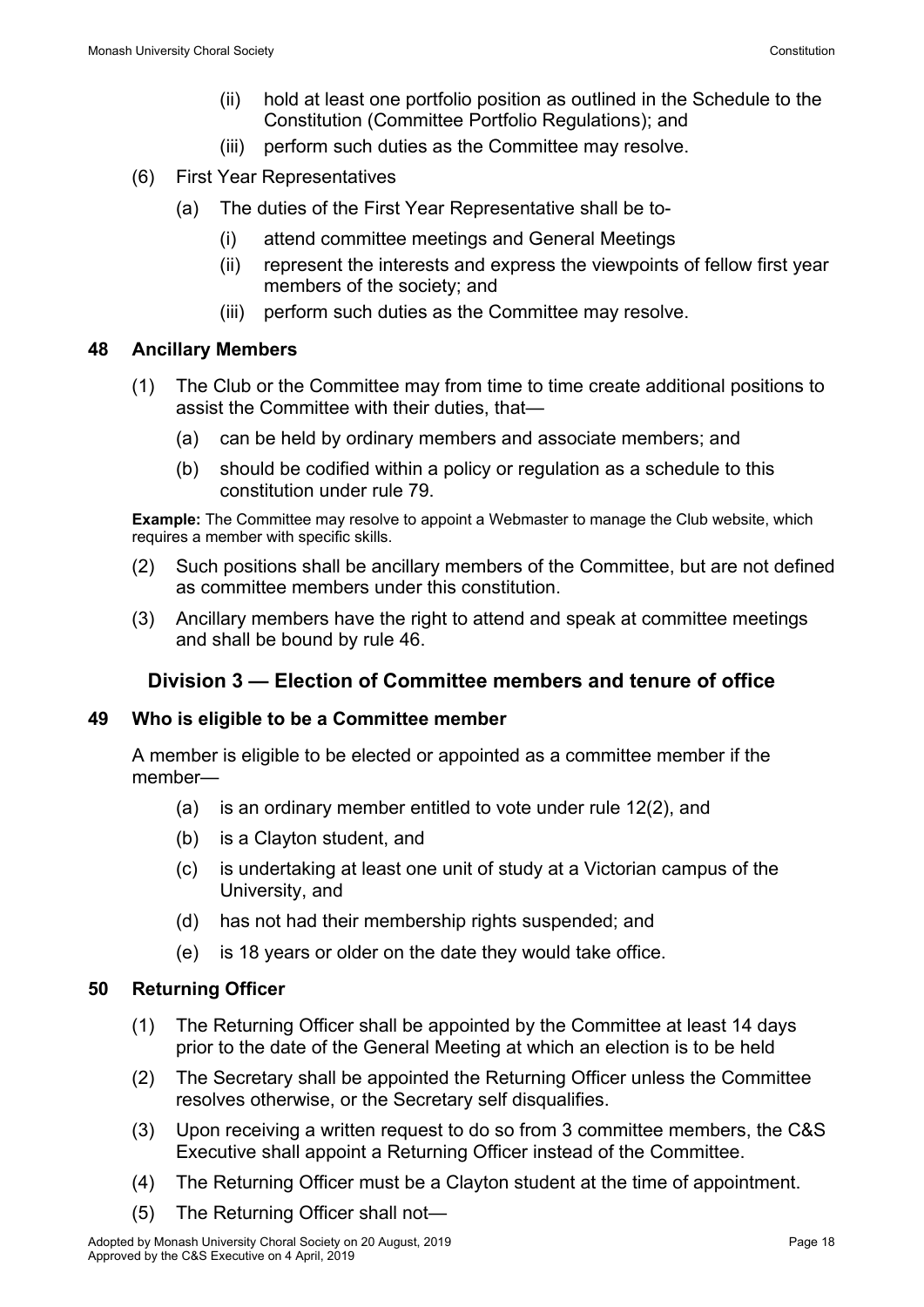- (a) be a candidate;
- (b) endorse a candidate; or
- (c) vote;

in an election over which they preside.

### <span id="page-22-0"></span>**51 Positions to be declared vacant**

- (1) Provided that quorum is present, the Returning Officer of the—
	- (a) ordinary general meeting must declare the position(s) of First Year Representative vacant, as resolved under rule 53(2)(a); or
	- (b) annual general meeting must declare all positions on the Committee listed in rule 53 (1)(a) vacant and hold elections for those positions in accordance with rules 52 to 54.
- (2) Where quorum is not present, the Chairperson must adjourn the meeting under rule 38(3)(b).

**Note:** Where quorum is not present at the annual general meeting adjourned under rule 38(3)(b), the meeting may proceed if quorum was present under rule 38(4).

### <span id="page-22-1"></span>**52 Nominations**

- (1) Prior to the election of each position, the Returning Officer of the meeting must call for nominations to fill that position.
- (2) In order to be nominated for a position, an ordinary member of the Club must—
	- (a) be nominated and seconded by ordinary members who are entitled to vote at a general meeting; and
	- (b) accept the nomination.
- (3) An ordinary member who is nominated for a position and fails to be elected to that position may be nominated for any other position for which an election is yet to be held.

#### <span id="page-22-2"></span>**53 Election of committee members**

- (1) Election for positions where there is only one office holder.
	- (a) At the annual general meeting, separate elections must be held for each of the following positions—
		- (i) President;
		- (ii) Vice-President;
		- (iii) Treasurer;
		- (iv) Secretary;
		- (v) General Representative One.
	- (b) If only one member is nominated for the position, the Returning Officer of the meeting must declare the member elected to the position.
	- (c) If more than one member is nominated, a ballot must be held in accordance with rule 54.
- (2) Elections for positions where there are multiple office holders.
	- (a) The annual general meeting must by resolution decide the number of additional General Representative positions it wishes to hold office for the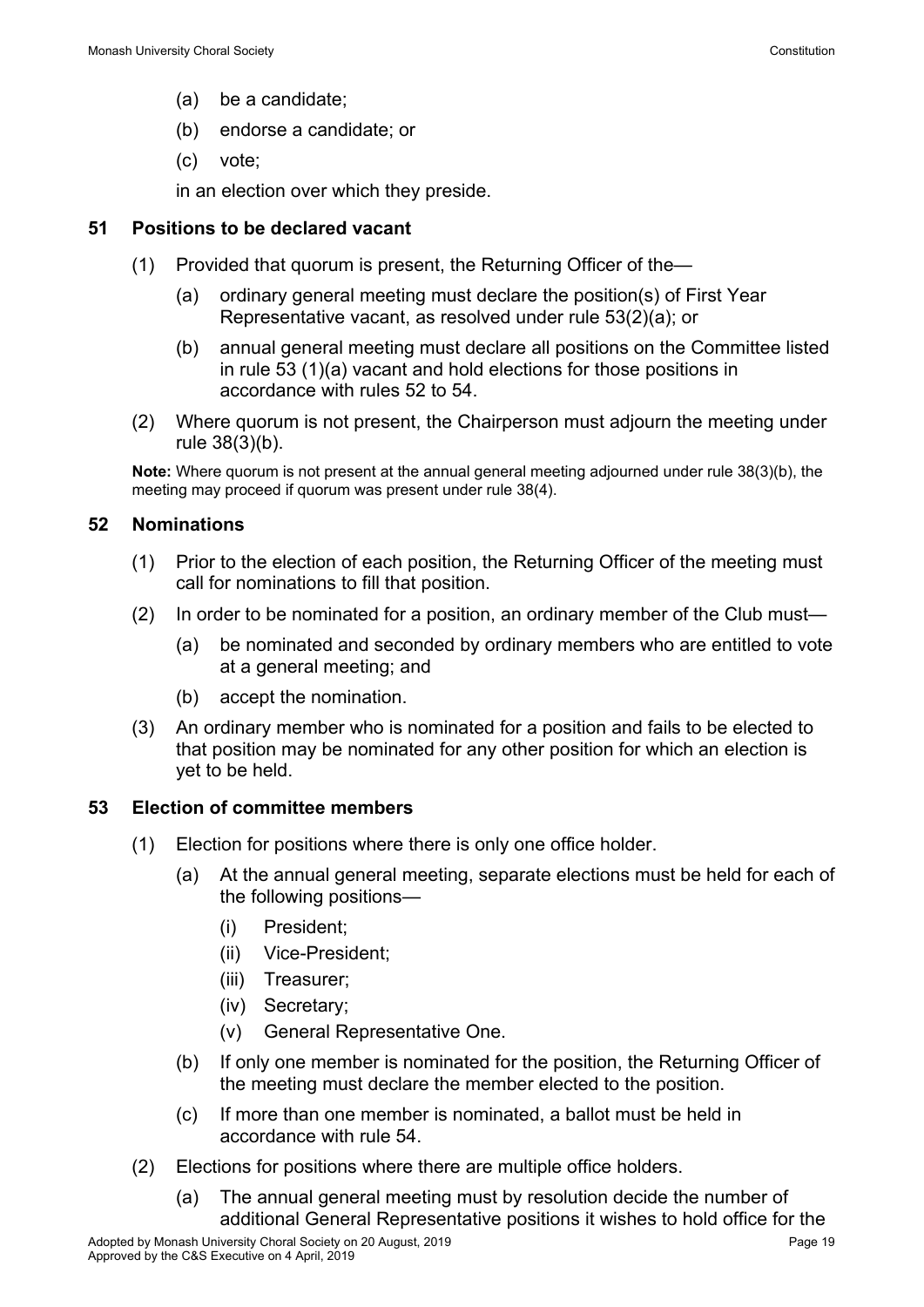next year.

- (b) At the annual general meeting, a single election will be held to fill the General Representative positions.
- (c) At the ordinary general meeting, a single election will be held to fill the First Year Representative positions.
- (d) If the number of members nominated for the position of ordinary committee member is less than or equal to the number to be elected, the Returning Officer of the meeting must declare each of those members to be elected to the position.
- (e) If the number of members nominated exceeds the number to be elected, a secret ballot must be held in accordance with rule 54.
- (3) The positions shall be elected in the order that they are listed in rule 45(2).

### <span id="page-23-0"></span>**54 Election Procedure**

- (1) Before the secret ballot is taken, each candidate may make a short speech in support of their election.
- (2) The election shall be by secret ballot, except where there are only two candidates for a single position, in which case the meeting may resolve to vote by a show of hands.
- (3) The Returning Officer must give a ballot paper to—
	- (a) Each ordinary member entitled to vote present in person; and
	- (b) each proxy appointed by an ordinary member entitled to vote.

**Example:** If an ordinary member has been appointed the proxy of 2 other ordinary members, the member must be given 3 ballot papers—one for the member and one each for the other members.

- (4) If the ballot is for a single position, the voter must write on the ballot paper the name of the candidate for whom they wish to vote.
- (5) If the ballot is for more than one position—
	- (a) the voter must write on the ballot paper the name of each candidate for whom they wish to vote;
	- (b) the voter must not write the names of more candidates than the number to be elected.
- (6) Ballot papers that do not comply with subrule (5)(b) are not to be counted.
- (7) Each ballot paper on which the name of a candidate has been written counts as one vote for that candidate.
- (8) The Returning Officer must declare elected the candidate or, in the case of an election for more than one position, the candidates who received the most votes.
- (9) If the Returning Officer is unable to declare the result of an election under subrule (8) because 2 or more candidates received the same number of votes, the Returning Officer must—
	- (a) conduct a further election for the position in accordance with subrules (2) to (8) to decide which of those candidates is to be elected; or
	- (b) with the agreement of those candidates, decide by lot which of them is to be elected.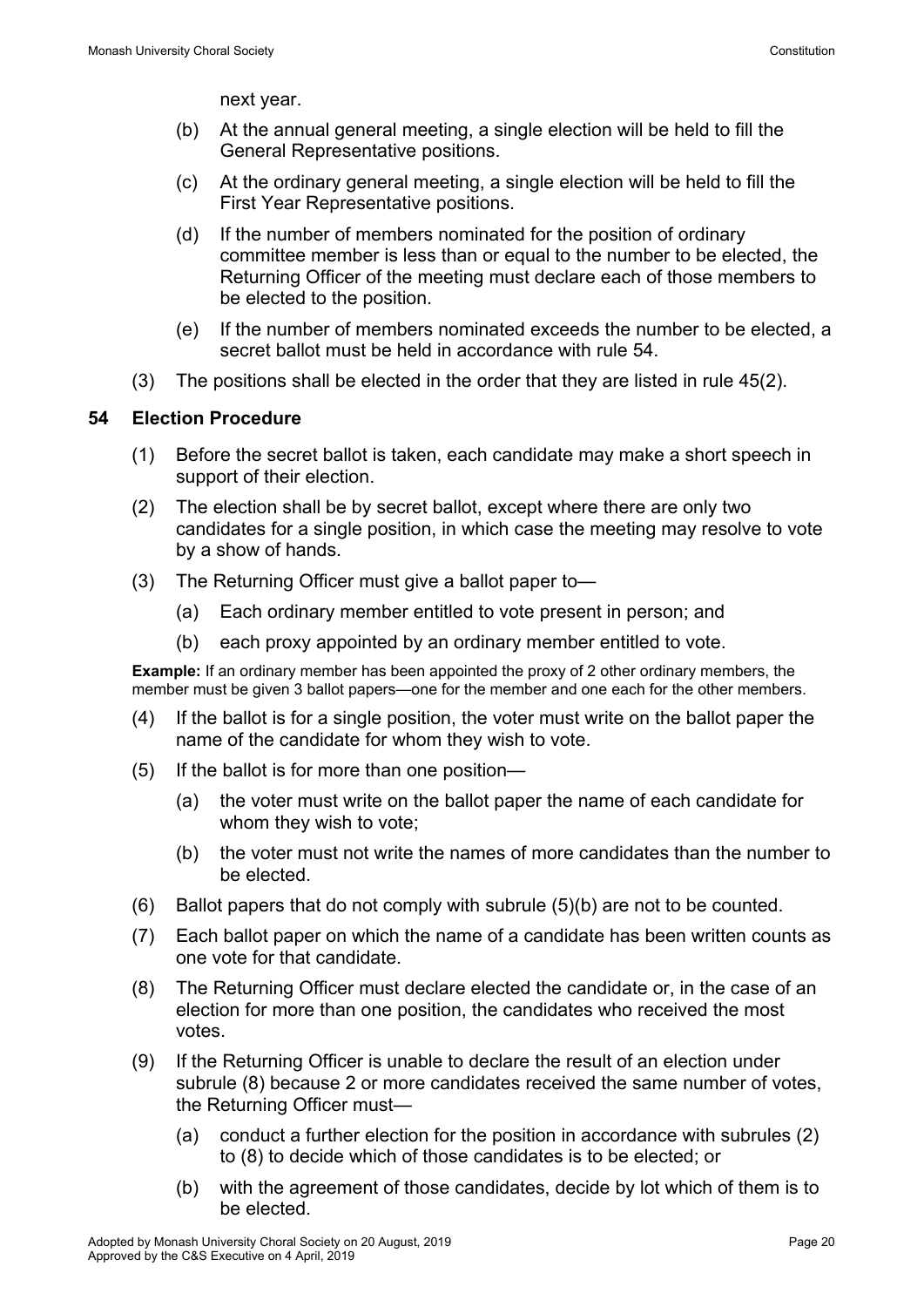**Example:** The choice of candidate may be decided by the toss of a coin, drawing straws or drawing a name out of a hat.

#### <span id="page-24-0"></span>**55 Term of office**

- (1) Subject to subrule (3), rule 56, 57 and 58, a committee member holds office until the positions of the Committee are declared vacant at the next annual general meeting.
- (2) A committee member may be re-elected.
- (3) A general meeting of the Club may elect an eligible ordinary member of the Club to fill a vacant position in accordance with this Division.

### <span id="page-24-1"></span>**56 Vacation of office**

- (1) A committee member may resign from the Committee by written notice, specifying the date of cessation, addressed to the Committee.
- (2) A person ceases to be a committee member if they—
	- (a) cease to be a student enrolled in a course of study administered at the Clayton campus;
	- (b) are not enrolled in any units of study at a Victorian campus of the University;
	- (c) cease to be a member of the Club; or
	- (d) fail to attend 3 consecutive committee meetings (other than special or urgent committee meetings) without leave of absence under rule 69.
- (3) In the event that the office of the President, Vice President, Treasurer and/or Secretary is vacated prior to the conclusion of an ordinary term or is vacant after an election, an EGM shall be called and held within 20 academic days of vacation to enable a by-election for the vacant position(s), unless an OGM or AGM will be held within the same period.
- (4) The Committee may continue to act despite any vacancy in its membership.

# <span id="page-24-2"></span>**57 Removal from office**

- (1) A committee member may be removed from office under Division 2 of Part 3 or under subrule (2) below.
- (2) A general meeting of the Club may remove a committee member from office if not less than two thirds of the ordinary members present (either in person or by proxy) at a general meeting vote in favour of the decision, provided that—
	- (a) 14 days notice of the intention to move a motion of removal from office has been served on the committee member, members of the Club and the C&S Executive; and
	- (b) the committee member has been given a reasonable opportunity to speak to the motion; and—
	- (c) may elect an eligible ordinary member of the Club to fill the vacant position in accordance with this Division.

# <span id="page-24-3"></span>**58 Co-option**

The Committee may co-opt (appoint) an eligible ordinary member of the Club who is entitled to vote to fill a position on the Committee that—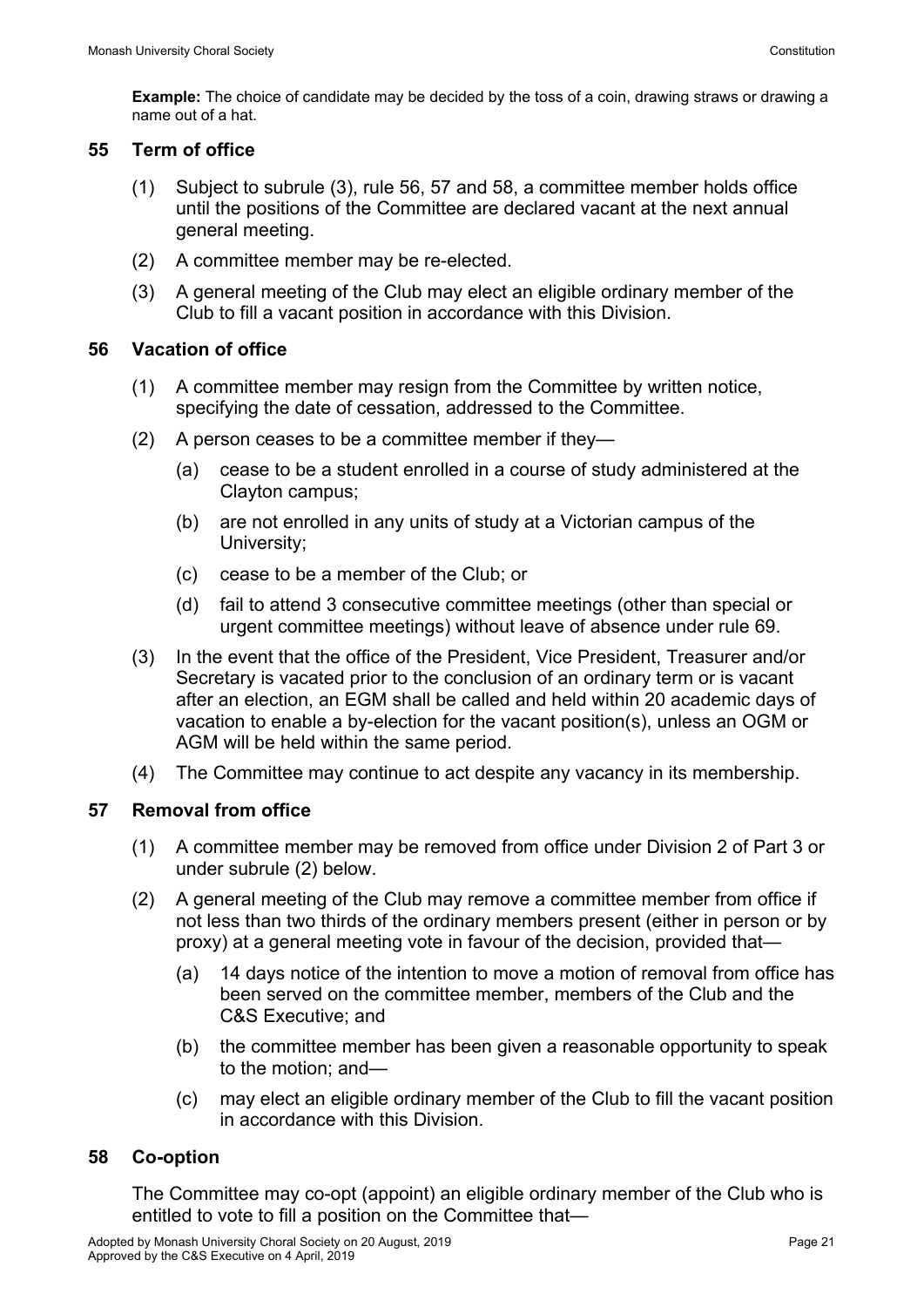- (a) has become vacant under rule 56; or
- (b) was not filled by election at the last annual general meeting—

who shall hold office until the next general meeting of the Club.

# <span id="page-25-0"></span>**Division 4 — Meetings of Committee**

#### <span id="page-25-1"></span>**59 Chairperson**

- (1) The President or, in the President's absence, the Vice President, is the Chairperson for any committee meetings.
- (2) If the President and the Vice President are both absent, or are unable to preside, the Chairperson of the meeting must be a committee member elected by the other committee members present.

### <span id="page-25-2"></span>**60 Meetings of Committee**

- (1) The Committee must meet at least 4 times in each half year at the dates, times and places determined by the Secretary.
	- (2) Special committee meetings may be convened at a specified date, time and place by the President or by any 2 members of the Committee.

### <span id="page-25-3"></span>**61 Notice of meetings**

- (1) Notice of each committee meeting must be given to each committee member no later than 7 days before the date of the meeting.
- (2) Notice may be given of more than one committee meeting at the same time.
- (3) The notice must state the date, time and place of the meeting.
- (4) If a special committee meeting is convened, the notice must include the general nature of the business to be conducted.
- (5) The only business that may be conducted at a special committee meeting is the business for which the meeting is convened.

# <span id="page-25-4"></span>**62 Urgent meetings**

- (1) In cases of urgency, a meeting can be held without notice being given in accordance with rule 61 provided that as much notice as practicable is given to each committee member by the quickest means practicable.
- (2) Any resolution made at the meeting must be passed by an absolute majority of the Committee.
- (3) The only business that may be conducted at an urgent committee meeting is the business for which the meeting is convened.

#### <span id="page-25-5"></span>**63 Procedure and order of business**

- (1) The procedure to be followed at a meeting of a Committee must be determined from time to time by the Committee.
- (2) The order of business may be determined by the members present at the meeting.

# <span id="page-25-6"></span>**64 Use of technology**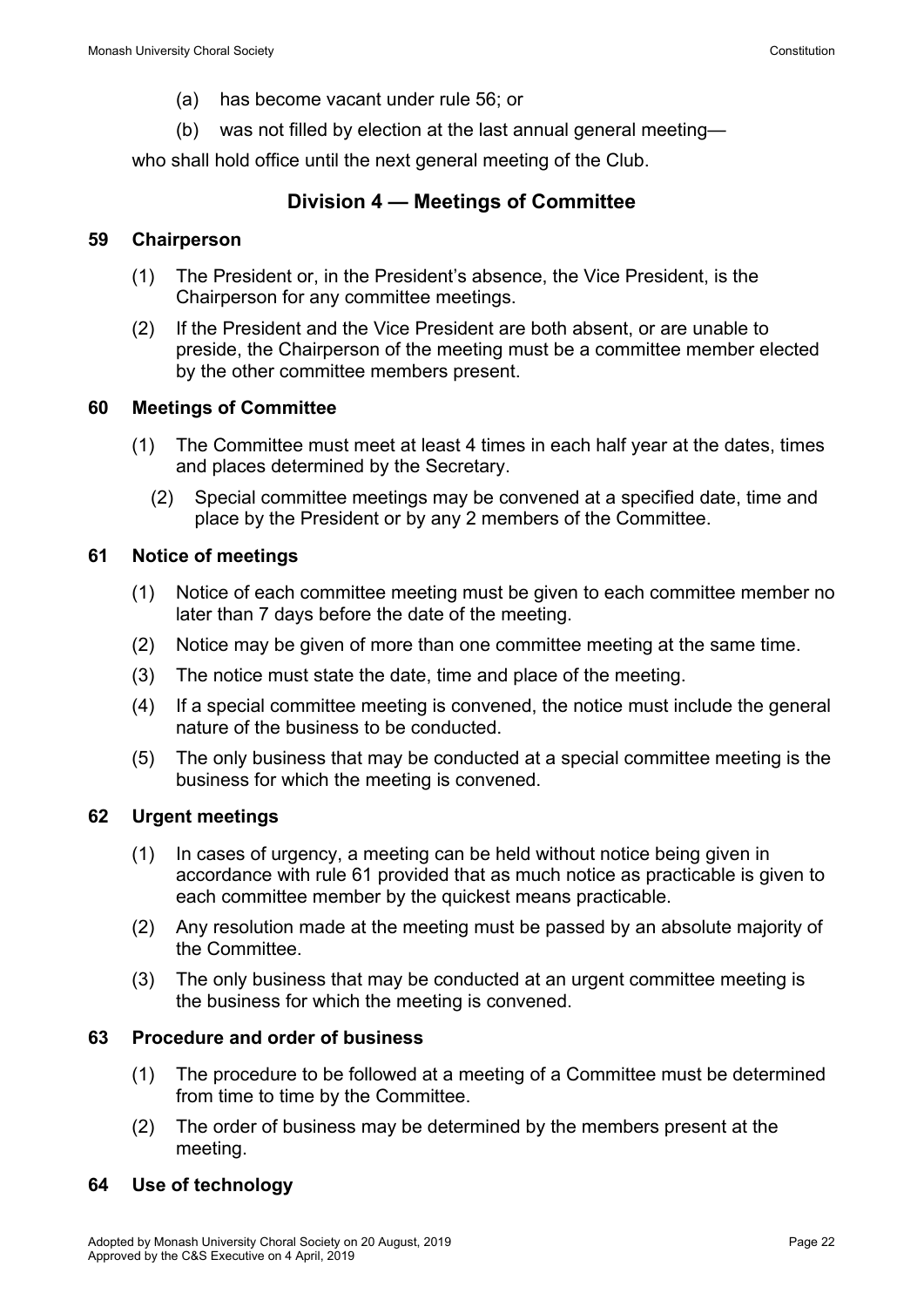- (1) A committee member who is not physically present at a committee meeting may participate in the meeting by the use of technology that allows that committee member and the committee members present at the meeting to clearly and simultaneously communicate with each other.
- (2) For the purposes of this Part, a committee member participating in a committee meeting as permitted under subrule (1) is taken to be present at the meeting and, if the member votes at the meeting, is taken to have voted in person.

### <span id="page-26-0"></span>**65 Quorum**

- (1) No business may be conducted at a committee meeting unless a quorum is present.
- (2) The quorum for a committee meeting is the presence (in person or as allowed under rule 64) of a majority of the committee members holding office, at least one of which must be the President, Vice President, Treasurer or Secretary.
- (3) If a quorum is not present within 20 minutes after the notified commencement time of a committee meeting—
	- (a) in the case of a special or urgent meeting—the meeting lapses;
	- (b) in any other case—the meeting must be adjourned to a date no later than 14 days after the adjournment and notice of the time, date and place to which the meeting is adjourned must be given in accordance with rule 61.

# <span id="page-26-1"></span>**66 Voting**

- (1) On any question arising at a committee meeting, each committee member present at the meeting, other than the Chairperson, has one vote.
- (2) A motion is carried if a majority of committee members present at the meeting, excluding those who abstain, vote in favour of the motion.
- (3) Subrule (2) does not apply to any motion or question which is required by this constitution to be passed by an absolute majority of the Committee.
- (4) If votes are divided equally on a question, the Chairperson of the meeting has a casting vote.
- (5) Voting by proxy is not permitted.

# <span id="page-26-2"></span>**67 Conflict of interest**

- (1) A committee member who has a material personal interest in a matter being considered at a committee meeting must disclose the nature and extent of that interest to the Committee.
- (2) The member—
	- (a) must not be present while the matter is being considered at the meeting; and
	- (b) must not vote on the matter.

**Note:** If there are insufficient committee members to form a quorum because a member who has a material personal interest is disqualified from voting on a matter, a general meeting may be called to deal with the matter.

- (3) This rule does not apply to a material personal interest—
	- (a) that exists only because the member belongs to a class of persons for whose benefit the Club is established; or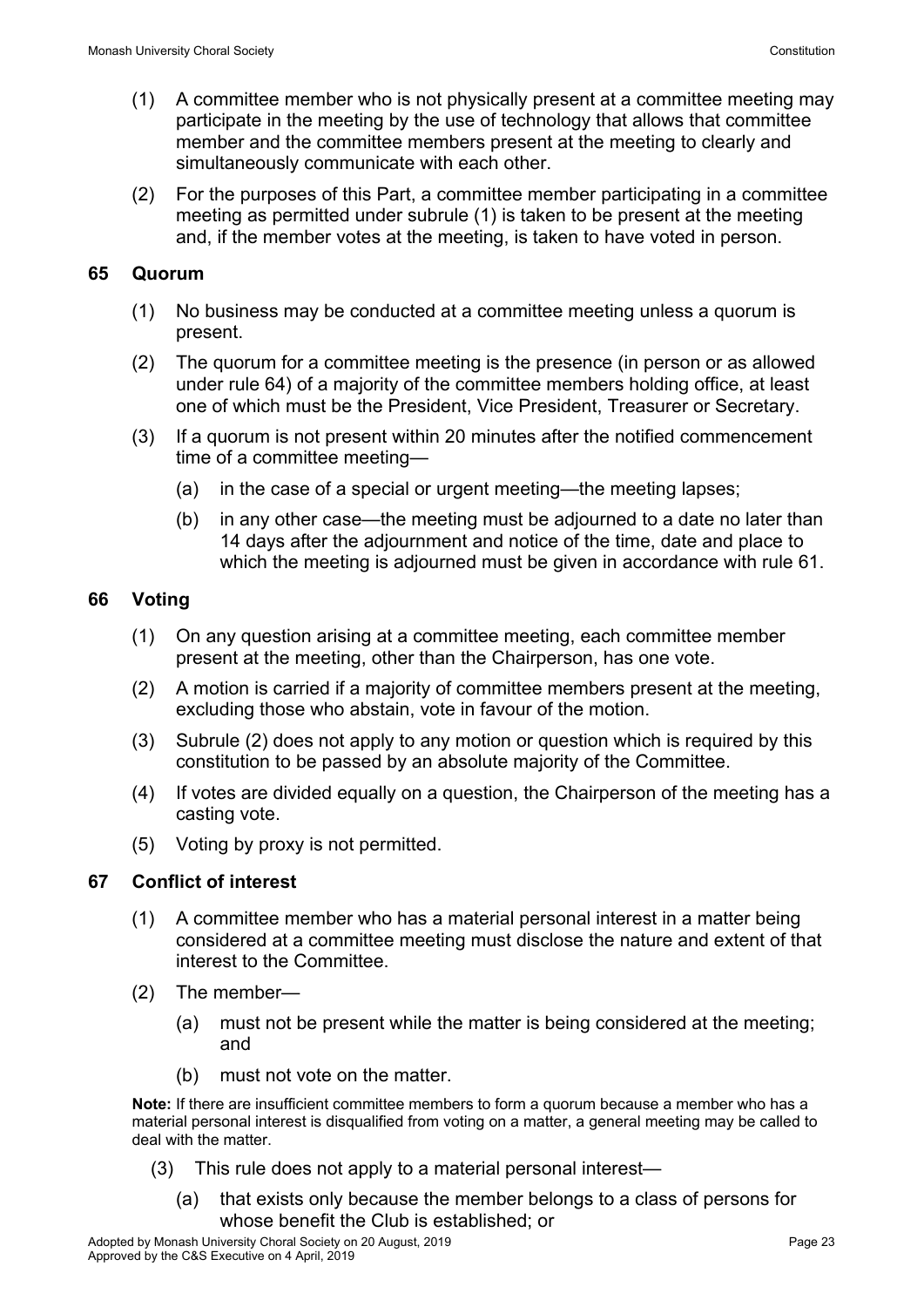(b) that the member has in common with all, or a substantial proportion of, the members of the Club.

#### <span id="page-27-0"></span>**68 Minutes of meeting**

- (1) The Secretary and Committee must ensure that minutes are taken and kept of each committee meeting.
- (2) The minutes must record the following—
	- (a) the full names of the members, and their positions (if applicable) in attendance at the meeting;
	- (b) the meeting number, venue, commencement and close time;
	- (c) the business considered at the meeting;
	- (d) any resolution on which a vote is taken and the result of the vote;
	- (e) any material personal interest disclosed under rule 67.

### <span id="page-27-1"></span>**69 Leave of absence**

- (1) The Committee may grant a committee member leave of absence from committee meetings for a period not exceeding 2 months.
- (2) The Committee must not grant leave of absence retrospectively unless it is satisfied that it was not feasible for the committee member to seek the leave in advance.

# <span id="page-27-2"></span>**PART 6 — FINANCIAL MATTERS**

# <span id="page-27-3"></span>**70 Source of funds**

The funds of the Club may be derived from membership fees, donations, fund-raising activities, grants, interest, ticket sales and any other sources approved by the **Committee** 

# <span id="page-27-4"></span>**71 Management of funds**

- (1) The Club must open an account with a financial institution on the Clayton campus from which all expenditure of the Club is made and into which all of the Club's revenue is deposited, unless otherwise approved by the C&S Executive.
- (2) Subject to any restrictions imposed by a general meeting of the Club, the Committee shall approve expenditure on behalf of the Club.
- (3) Only the President, Vice President, Treasurer and Secretary may be signatories to any bank accounts held in the Club's name.
- (4) All funds of the Club must be deposited into the financial account of the Club no later than 2 working days after receipt.

# <span id="page-27-5"></span>**72 Financial records**

- (1) The Club must keep financial records that meet the Audit requirements of the C&S Finance Regulations.
- (2) The Club must retain the financial records for 7 years after the transactions covered by the records are completed.
- (3) The Treasurer must keep in his or her custody, or under their control—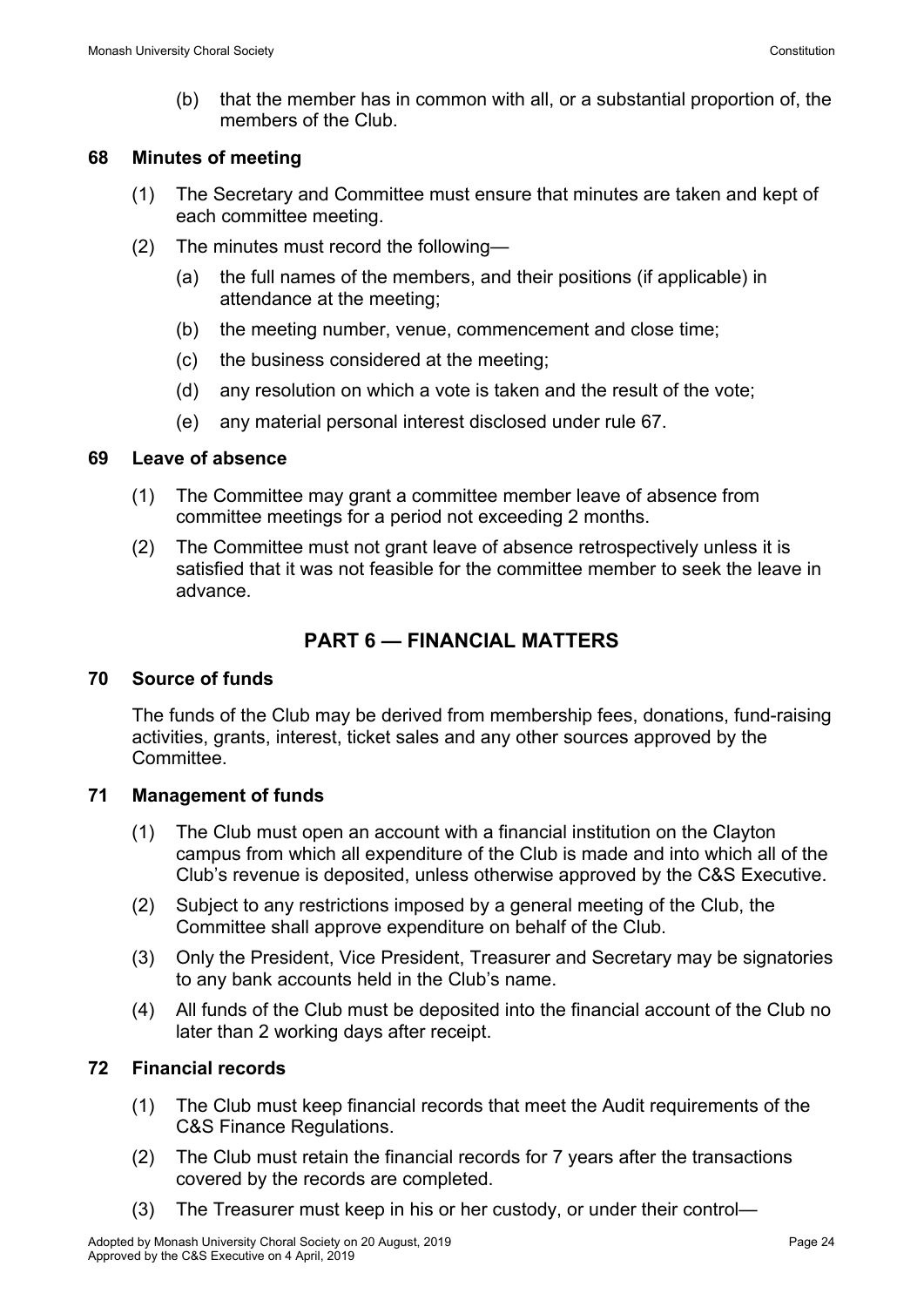- (a) the financial records for the current audit period; and
- (b) any other financial records as authorised by the Committee.

# <span id="page-28-0"></span>**73 Financial statements**

- (1) For each audit period, the Committee must ensure that the requirements under the C&S Finance Regulations relating to the audit of the Club are met.
- (2) Without limiting subrule (1), those requirements include—
	- (a) the preparation of the financial statements; and
	- (b) timely submission and adherence to due dates.

# <span id="page-28-1"></span>**PART 7 — GENERAL MATTERS**

# <span id="page-28-2"></span>**74 Registered address**

The registered address of the Club is the official mailing address for C&S affiliated clubs, as defined in the C&S Affiliation Regulations.

# <span id="page-28-3"></span>**75 Notice requirements**

- (1) Any notice required to be given to a member or a committee member under this constitution may be given—
	- (a) by handing the notice to the member personally; or
	- (b) by email or text message.
- (2) Subrule (1) does not apply to notice given under rule 62.
- (3) Any notice required to be given to the Club or the Committee may be given—
	- (a) by handing the notice to a member of the Committee; or
	- (b) by sending the notice by post to the registered address; or
	- (c) by leaving the notice at the registered address; or
	- (d) by email to the Club's official C&S email account.

# <span id="page-28-4"></span>**76 Custody and inspection of books and records**

- (1) Members may on request inspect free of charge—
	- (a) the register of members, subject to rule 19(3);
	- (b) the minutes of general meetings and committee meetings;
	- (c) subject to subrule (2), the financial records, books, securities and any other relevant document of the Club.

**Note:** See note following rule 19(4) for details of access to the register of members.

- (2) The Committee may refuse to permit a member to inspect records of the Club that relate to confidential, personal, employment, commercial or legal matters or where to do so may be prejudicial to the interests of the Club.
- (3) The Committee must on request make copies of this constitution available to members free of charge.
- (4) For purposes of this rule—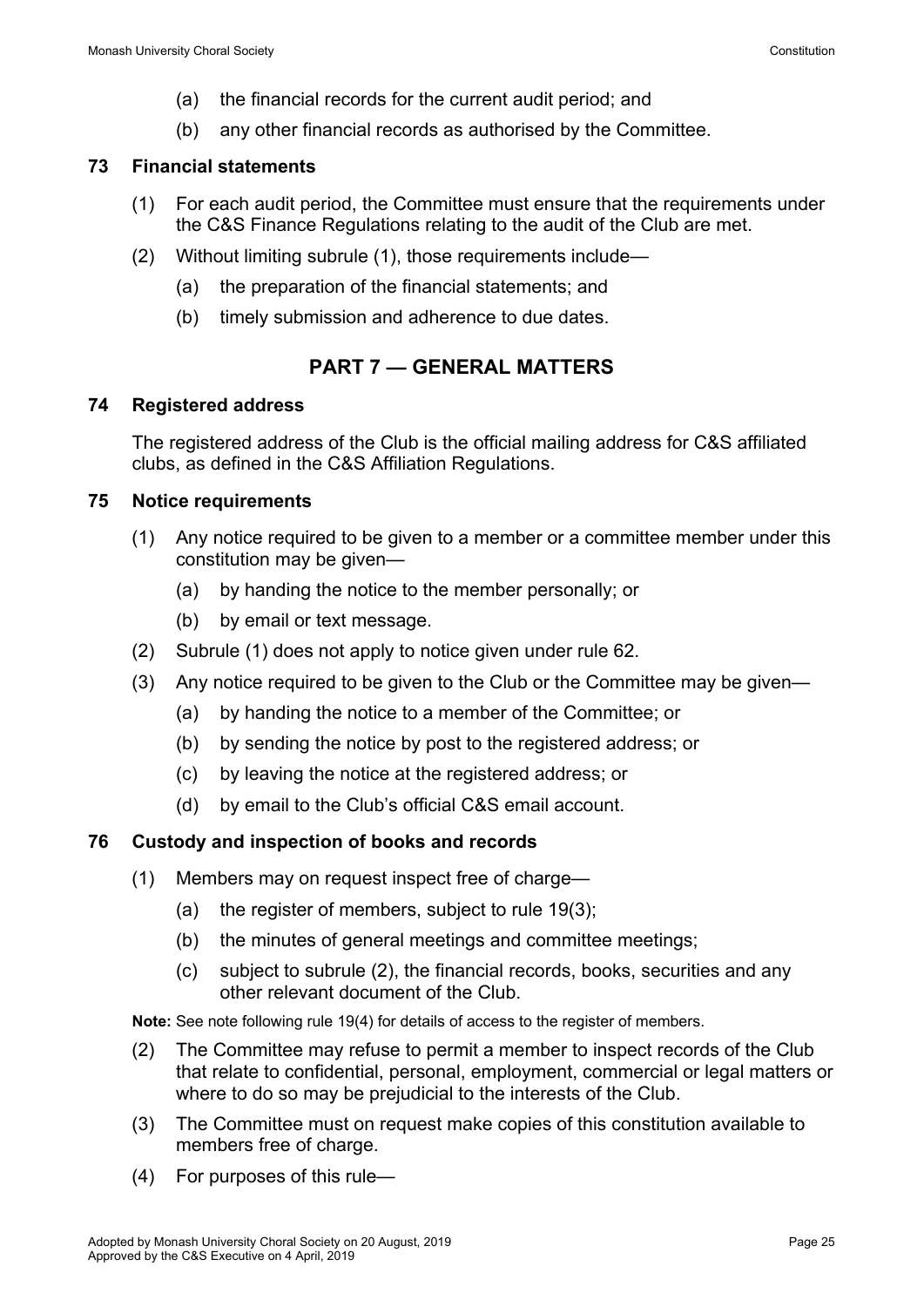relevant documents means the records and other documents, however compiled, recorded or stored, that relate to the administration and activities of the Club and includes the following—

- (a) its membership records;
- (b) its audit results;
- (c) its financial records;
- (d) records and documents relating to transactions, dealings, activities or assets of the Club.

#### <span id="page-29-0"></span>**77 Assets**

- (1) All Club assets are the property of the Clubs & Societies Council.
- (2) Tangible assets may not be disposed of through resale, donation, transfer or by any other means, without prior approval of the C&S Executive.
- (3) Unless otherwise approved by the C&S Executive, all physical assets must be stored on the Clayton campus of the University.
- (4) Upon deregistration, all assets that remain after the satisfaction of all debts and liabilities must be transferred to the Clubs & Societies Council of the MSA, which is charitable at law and which has rules prohibiting the distribution of its assets and income to its members.

### <span id="page-29-1"></span>**78 Patron**

- (1) The Committee may, by absolute majority, award the title of Patron to a chosen person who has given substantial support to the Club.
- (2) The Patron shall have the right to be given notice for, attend and speak at all general meetings.

# <span id="page-29-2"></span>**79 Schedules**

- (1) The Club or Committee may draft and adopt policies or regulations, which shall be the schedules to this constitution.
- (2) The method for amending or repealing schedules must be set out within the schedule.
- (3) Subject to subrule (5), schedules to this constitution shall have the same force as this constitution.
- (4) In schedules to this constitution, unless the contrary intention appears, words and expressions shall have the same meaning as they have in this constitution.
- (5) Where a schedule to this constitution is inconsistent with this constitution, the latter shall prevail and the former shall, to the extent of the inconsistency, be without force or effect.
- (6) A list of schedules, including the adopting or amending body and date that the schedule was adopted or amended, shall be noted in the appendix of this constitution.

#### <span id="page-29-3"></span>**80 Amendment of Constitution**

This constitution may be amended if not less than two thirds of the ordinary members present (either in person or by proxy) at a general meeting vote in favour of the proposed changes, provided that—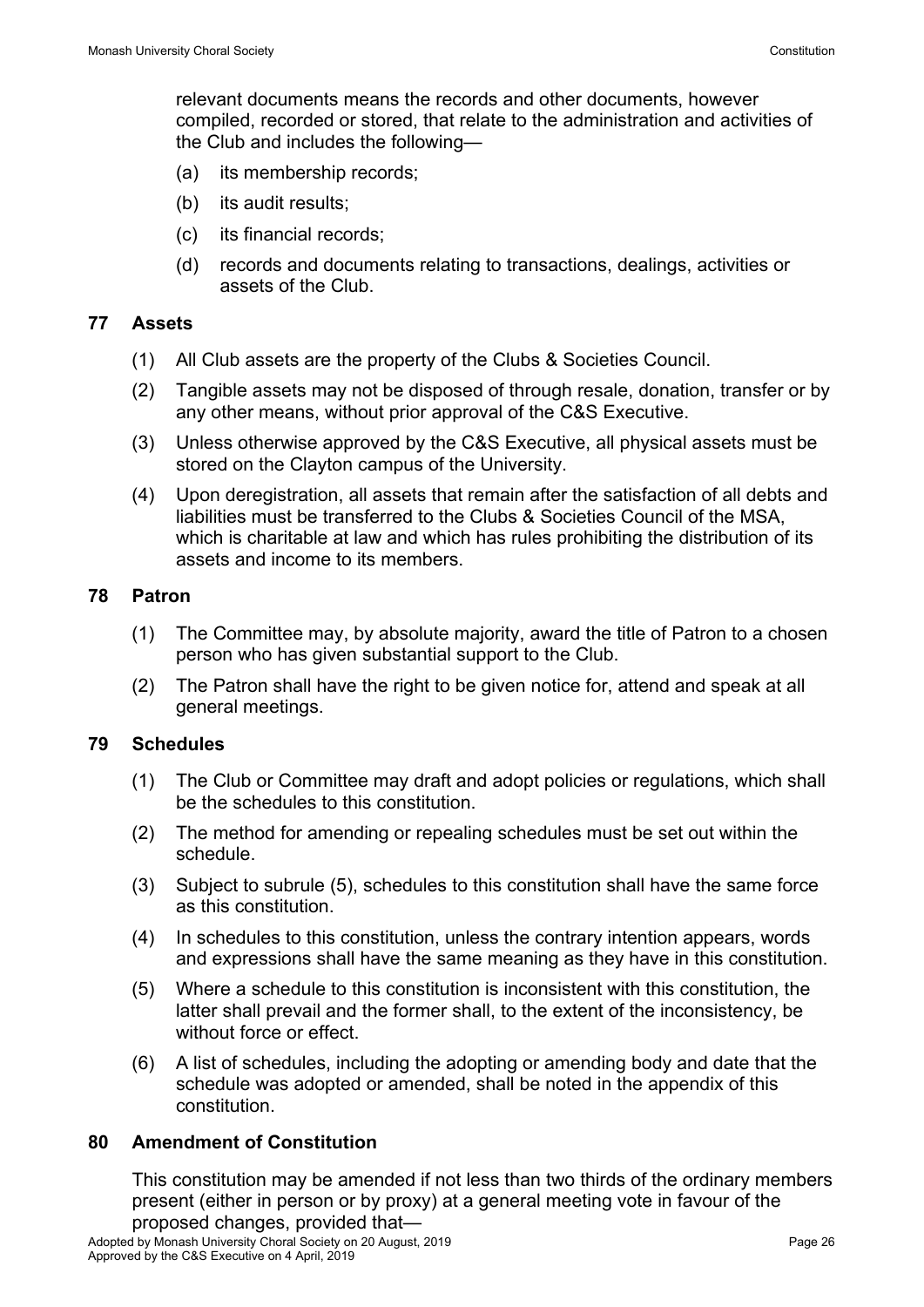- (a) the C&S Executive has first approved the sought amendment(s); and
- (b) 14 days notice of the proposed amendment is served on all Club members.

#### <span id="page-30-0"></span>**81 Affiliations**

═══════════════

- (1) The society shall be affiliated with the Australian Intervarsity Choral Societies Association and shall endorse the aims of that association.
- (2) This affiliation will remain inferior to the affiliation with the Clubs & Societies Council.
- (3) The committee may, from time to time, choose to affiliate or disaffiliate with other organisations sharing similar aims and objectives as this society other than the organisations listed in subrule 81(1) and 81(2). Such affiliation shall remain inferior to the affiliations listed in subrule 81(1) and 81(2).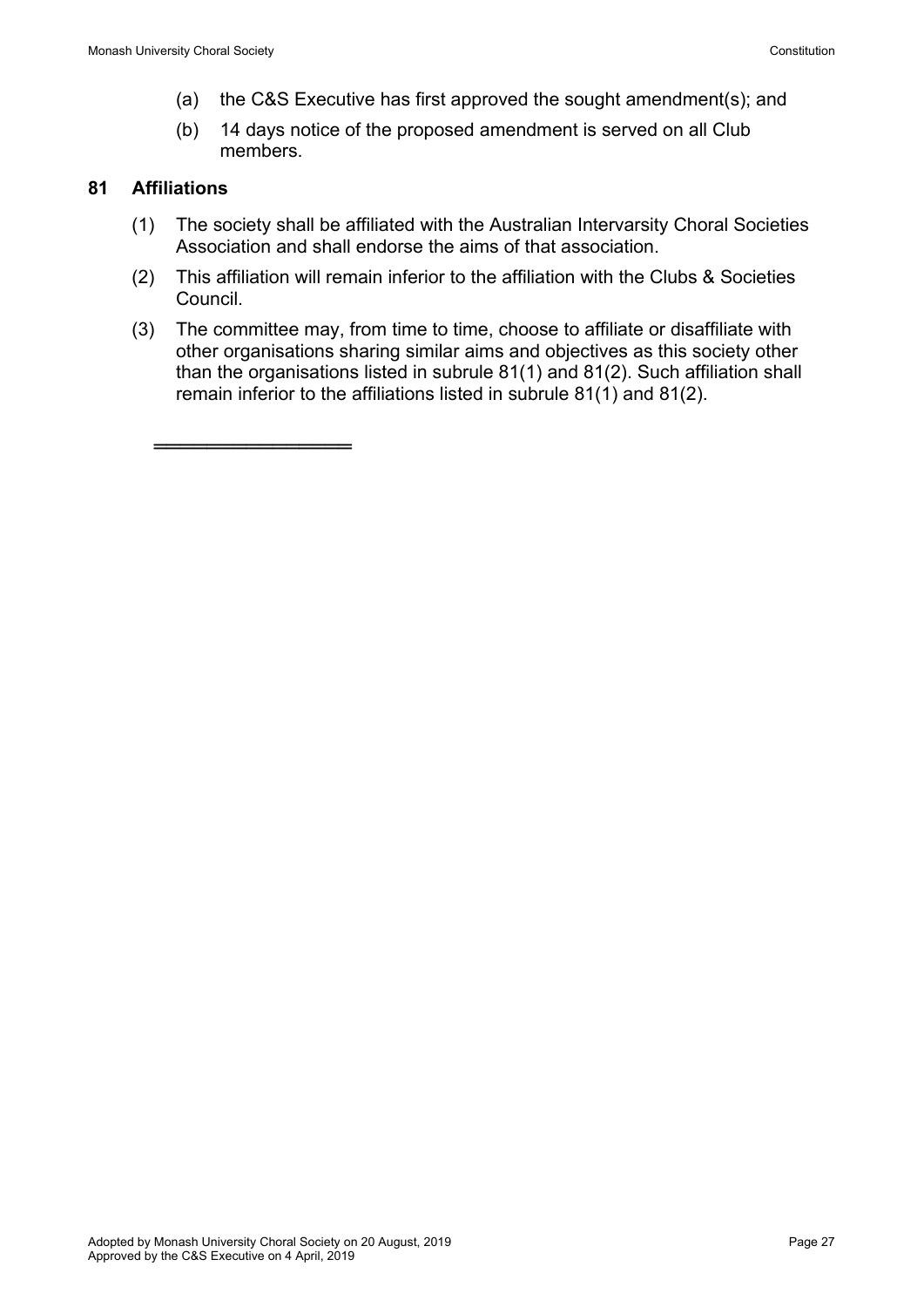# **APPENDIX**

# <span id="page-31-0"></span>**List of Schedules**

1. Committee Portfolio Regulations v 5.0- Amended on the 4<sup>th</sup> of September 2017

| <b>Author</b> | <b>Date</b> | <b>Version</b> | <b>Changes</b>                                       |
|---------------|-------------|----------------|------------------------------------------------------|
| Fiona Schoer  | 17/09/2013  | 1.1            | Creation of soft copy from v1.0 (hard                |
|               |             |                | copy only surviving)                                 |
|               |             |                | Reformatted to match current                         |
|               |             |                | constitution                                         |
| Fiona Schoer  | 17/09/2013  | 1.2            | Pre-AGM updates:                                     |
|               |             |                | Updates to meeting attendance                        |
|               |             |                | Added the position of Assistant                      |
|               |             |                | Conductor (of Occasional Singing)                    |
| Fiona Schoer  | 24/09/2013  | 1.3            | Post-review updates                                  |
|               |             |                | added all committee members duties                   |
|               |             |                | split 2.2.2(ii) across two clauses for               |
|               |             |                | clarity                                              |
|               |             |                | added society office bearers hold no                 |
|               |             |                | portfolio except President, Treasurer &              |
|               |             |                | Secretary                                            |
|               |             |                | added definition of IPP as ex-Officio                |
| Fiona Schoer  | 12/10/2013  | 2.0            | Post-Review updates                                  |
|               |             |                | updated the term of the Assistant                    |
|               |             |                | Conductor                                            |
| Fiona Schoer  | 28/08/2014  | 2.1            | updated version throughout<br>$\bullet$              |
|               |             |                | updated footer to show proposed to                   |
|               |             |                | committee and not yet accepted by C&S                |
|               |             |                | changed "portfolio" to be position to                |
|               |             |                | enable differentation between portfolio              |
|               |             |                | and non-portfolio positions (clause                  |
|               |             |                | $2.1.2$ ).                                           |
|               |             |                | updated whole committee requirements                 |
|               |             |                | to remove attendance requirement for                 |
|               |             |                | non-elected members and to require                   |
|               |             |                | written reports submitted prior to                   |
|               |             |                | committee meetings where relevant<br>(clause 2.2.1)  |
|               |             |                | removed multiple portfolio restriction to            |
|               |             |                | reflect only the President, Treasurer and            |
|               |             |                | Secretary cannot hold an appointed                   |
|               |             |                | portfolio position (clause 2.4)                      |
|               |             |                | added that the President, Treasurer and<br>$\bullet$ |
|               |             |                | Secretary may be co-opted if no suitable             |
|               |             |                | applicant can fill the appointed position            |
|               |             |                | clause 2.4)                                          |
|               |             |                | minor formatting corrections                         |
| Fiona Schoer  | 02/09/2014  | 2.2            | post-review updates - added Assistant                |
|               |             |                | <b>Treasurer position to Portfolio Positions</b>     |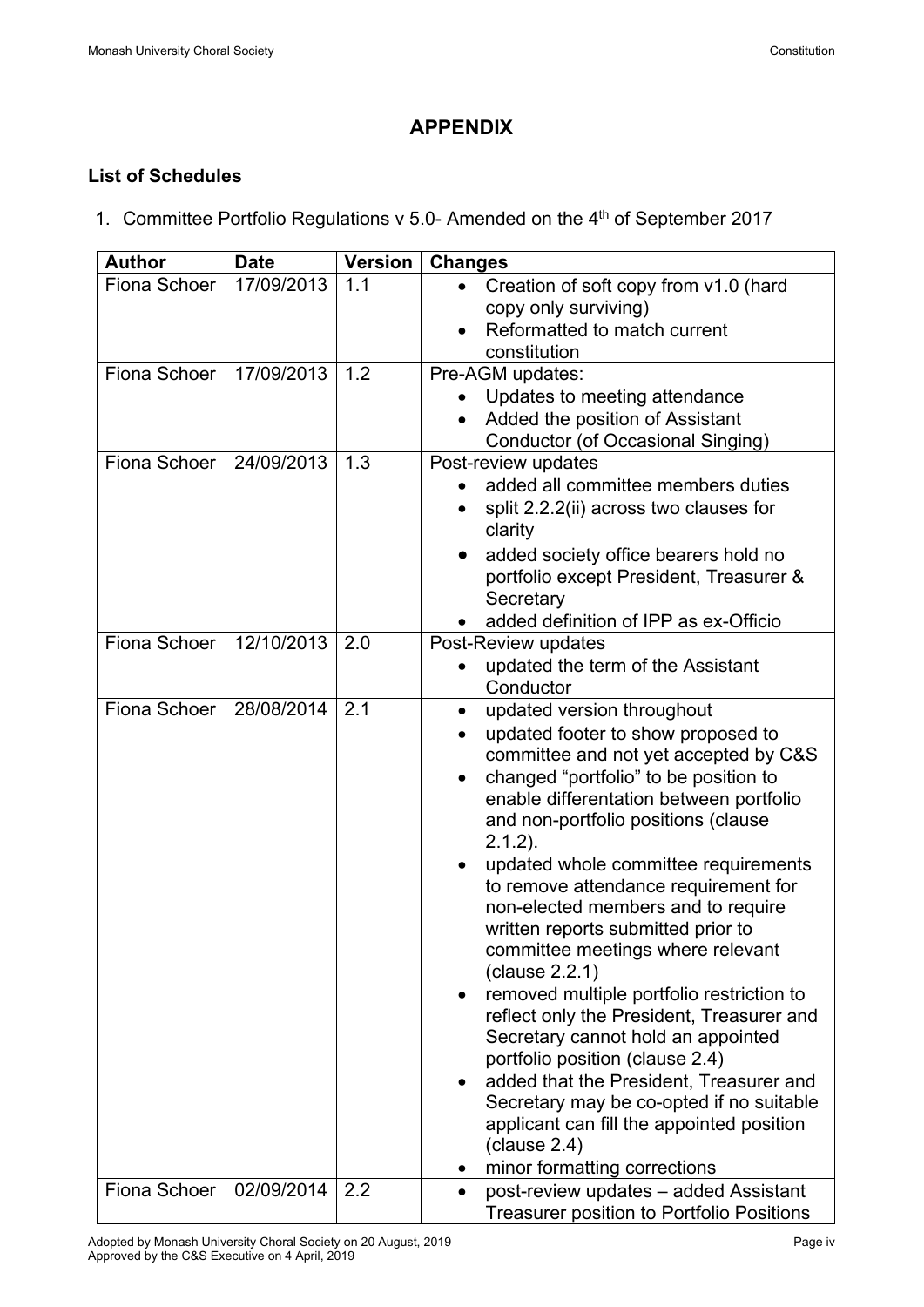| Fiona Schoer              | 02/09/2014 | 2.3 | removed position of Ticket Officer and<br>incorporated the duties into the position<br>of Concert Manager (on advice of current<br>ticket officer Simon Singer)                                                                                                                                                                                                                                                                                                                                                                                                                                                                                                                                                                                                                                                                                                                                                                                                                                                                                                                                                                                |
|---------------------------|------------|-----|------------------------------------------------------------------------------------------------------------------------------------------------------------------------------------------------------------------------------------------------------------------------------------------------------------------------------------------------------------------------------------------------------------------------------------------------------------------------------------------------------------------------------------------------------------------------------------------------------------------------------------------------------------------------------------------------------------------------------------------------------------------------------------------------------------------------------------------------------------------------------------------------------------------------------------------------------------------------------------------------------------------------------------------------------------------------------------------------------------------------------------------------|
| Claire<br>McGannon        | 26/10/2014 | 3.0 | updated to reflect approval by C&S and<br>acceptance by MonUCS committee                                                                                                                                                                                                                                                                                                                                                                                                                                                                                                                                                                                                                                                                                                                                                                                                                                                                                                                                                                                                                                                                       |
| Claire<br><b>McGannon</b> | 27/2/2016  | 3.1 | updated version throughout<br>updated footer to show proposed to<br>committee and not yet accepted by C&S<br>removed (of Occasional Singing) from<br>Assistant Conductor title throughout<br>added Past Executive Member(s) and<br>Section Leaders positions (clause<br>2.1.2.2)<br>clarified that not all positions will have<br>handover document (clause 2.2.1)<br>corrected verbs and phrasing throughout<br>2.2, in order to allow for delegation of<br>duties to some degree<br>added Lust of Life duties to Publicity<br>Officer duties (clause 2.2.3)<br>added other duties determined by<br>conductor to Assistant Conductor duties<br>(clause 2.2.13)<br>added Past Executive Member(s)<br>position duties and number (clauses<br>2.2.16 and 2.2.17)<br>added Section Leader position duties<br>and number (clauses 2.2.18 and 2.2.19)<br>added eligibility requirements for Past<br>Executive Member(s) (clause 2.3.4)<br>added information on appointment of<br>Past Executive Member(s) (clause 2.5.2)<br>added "and nominees" to appointment<br>instructions to allow for Past Executive<br>Member(s) appointment (clause 2.5.6) |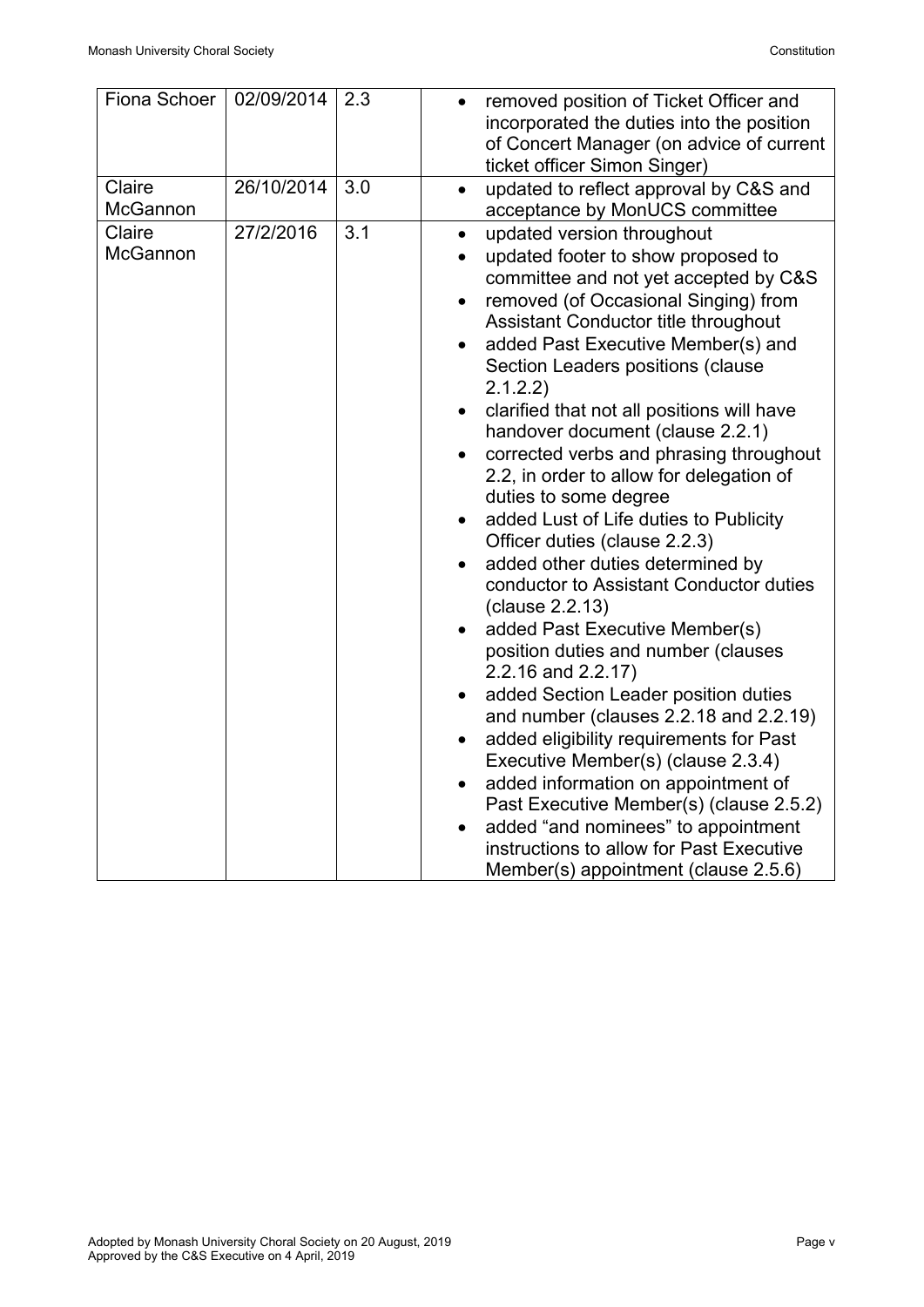| Claire<br><b>McGannon</b> | 20/3/16    | 3.2 | updated version throughout<br>updated footer to show proposed to<br>committee and not yet accepted by C&S<br>corrected error in clause 2.1.2.2 where<br>the Assistant Treasurer position had<br>been listed twice<br>removed all changes made to 2.1.2.2,<br>2.2, 2.3 and 2.5 regarding the Past<br><b>Executive Members and Section Leaders</b><br>created a new clause 2.3 describing<br>committee delegates - all changes here<br>are simply moved from where they were<br>deleted in the above clauses<br>added that Past Executive Members may<br>be added to the mailing list (clause 2.3.3)<br>explained the requirements and rights of<br>different delegates at committee<br>meetings (clauses 2.3.6 and 2.3.9) |
|---------------------------|------------|-----|--------------------------------------------------------------------------------------------------------------------------------------------------------------------------------------------------------------------------------------------------------------------------------------------------------------------------------------------------------------------------------------------------------------------------------------------------------------------------------------------------------------------------------------------------------------------------------------------------------------------------------------------------------------------------------------------------------------------------|
| Claire<br>McGannon        | 19/6/16    | 3.3 | updated version throughout<br>updated footer to show proposed to<br>committee and not yet accepted by C&S<br>corrected clause agreement throughout<br>due to previous changes<br>changed references to "s/he and his/her"<br>to they/their throughout to allow for non-<br>binary gender options<br>clarified terms of lapse of delegate<br>positions and removal of delegates<br>(clauses 2.3.7 and 2.3.12-14)                                                                                                                                                                                                                                                                                                          |
| Claire<br>McGannon        | 6/8/16     | 3.4 | updated version throughout<br>updated footer to show proposed to<br>committee and not yet accepted by C&S<br>changed "Past Executive Members" to<br>"Committee Advisory Members" based<br>on committee feedback (clause 2.3)<br>simplified eligibility, selection, and lapse<br>of membership details for committee<br>delegates (clause 2.3)                                                                                                                                                                                                                                                                                                                                                                            |
| Angel<br>D'Souza          | 02/09/2017 | 5.0 | updated version throughout<br>updated footer to show proposed to<br>committee and not yet accepted by C&S<br>reformatted the numbering lists<br>clarified the role of ancillary and<br>committee members with regards to this<br>schedule<br>combined the Concert Manager and<br>Fundraising Officer portfolios and<br>renamed it Concert and Fundraising<br>Manager                                                                                                                                                                                                                                                                                                                                                     |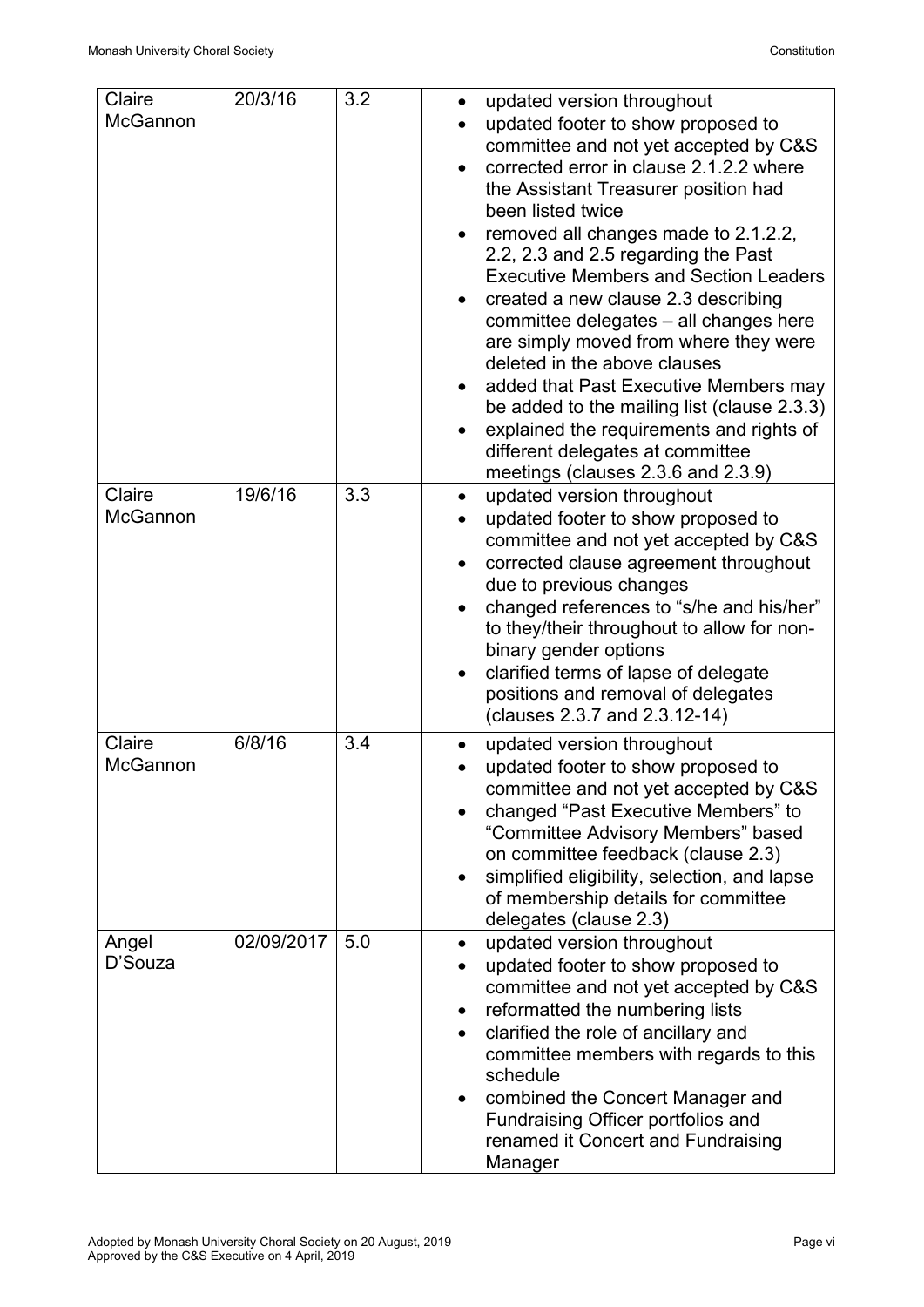| • combined the I.T. Manager and Publicity<br>Officer portfolio and renamed it I.T. and<br><b>Publicity Officer</b><br>combined the Librarian and Archivist<br>portfolios and renamed it Resource<br>Officer<br>• combined the Social Secretary and<br>Camp Officer portfolios and renamed it<br><b>Event Manager</b><br>• removed the Assistant Librarian position<br>Added the position of conductor as a<br>non-portfolio position<br>Clarified the duties that the position of<br>conductor and assistant conductor<br>entails<br>• Explained how the conductor and<br>assistant conductor is appointed and the |
|--------------------------------------------------------------------------------------------------------------------------------------------------------------------------------------------------------------------------------------------------------------------------------------------------------------------------------------------------------------------------------------------------------------------------------------------------------------------------------------------------------------------------------------------------------------------------------------------------------------------|
| benefits that they receive                                                                                                                                                                                                                                                                                                                                                                                                                                                                                                                                                                                         |
| • specified and explained the approval<br>procedure of any amendment to the<br>schedule                                                                                                                                                                                                                                                                                                                                                                                                                                                                                                                            |

2. Rehearsal Policy v 2.0- Amended and Adopted in August 2016

| <b>Author</b>      | <b>Date</b> | <b>Version</b> | <b>Changes</b>                                                                                                                                                                                                                                    |
|--------------------|-------------|----------------|---------------------------------------------------------------------------------------------------------------------------------------------------------------------------------------------------------------------------------------------------|
| Fiona Schoer       | 23/2/2013   | 1.0            | New rehearsal policy as passed at<br>$\bullet$<br>Meeting 13-2 (23/2/2013)                                                                                                                                                                        |
| Claire<br>McGannon | 3/4/2016    | 1.1            | Reformatted document to match<br>$\bullet$<br>Constitution<br>• Clarified how attendance is marked and<br>acted upon $(2.2)$<br>• Clarified what actions may be taken in<br>the case of inappropriate conduct (3.2)<br>Explained concert fees (4) |

3. Committee Standing Orders v 2.0- Amended on the 2<sup>nd</sup> of September 2017

| <b>Author</b> | <b>Date</b> | <b>Version</b>                                                                                                                                                                                                                                                                       | <b>Changes</b>                                                                                                                                                                                                                 |
|---------------|-------------|--------------------------------------------------------------------------------------------------------------------------------------------------------------------------------------------------------------------------------------------------------------------------------------|--------------------------------------------------------------------------------------------------------------------------------------------------------------------------------------------------------------------------------|
| Fiona Schoer  | 29/08/2014  | 0.1                                                                                                                                                                                                                                                                                  | Creation of document as condensed version<br>of MSC Standing Orders<br>• Track changes indicate changes between<br>MSC Standing Orders and this document<br>(except formatting changes to match other<br>MonUCS documentation) |
| Fiona Schoer  | 02/09/2014  | 0.2<br>Post review updates<br>updated version on title page and in<br>footer<br>• corrected clause 3.2 to point to MSC<br>Standing Orders where there is a no<br>coverage in this document<br>• updated section 14 (Manner and Right of<br>Speech) to give any invited attendee full |                                                                                                                                                                                                                                |

Adopted by Monash University Choral Society on 20 August, 2019 Page viiversity on the control of Page viiversity Approved by the C&S Executive on 4 April, 2019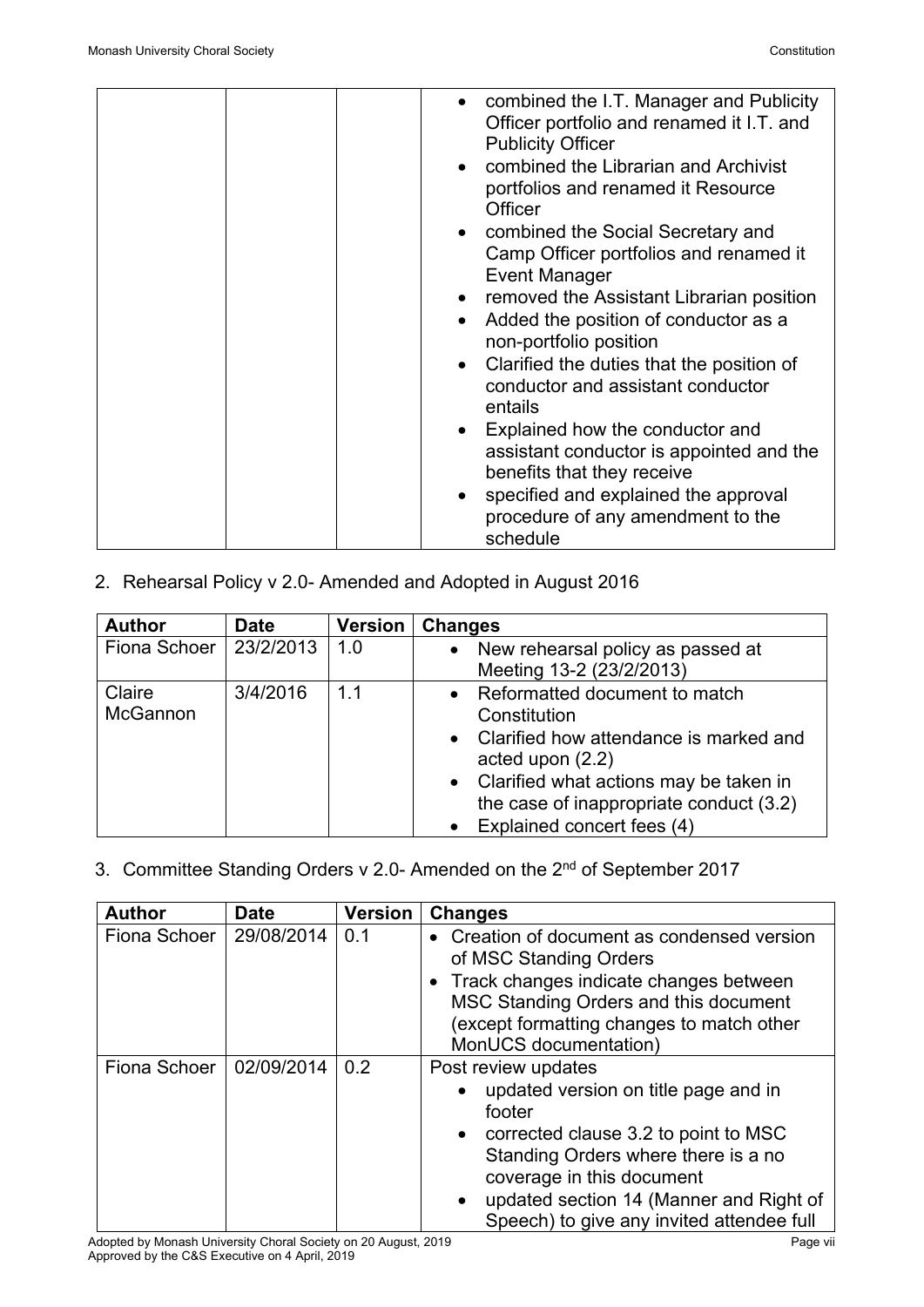|                  |            |     | speaking rights (14.6 moved to be 14.1)<br>for clarity)<br>• updated 14.8 to be more concise and<br>remove gender binary (RE 3 speakers of<br>a gender)<br>updated section 23 to allow any attendee<br>with full speaking rights to move and vote<br>on procedural motions<br>updated section 25 to allow any attendee |
|------------------|------------|-----|------------------------------------------------------------------------------------------------------------------------------------------------------------------------------------------------------------------------------------------------------------------------------------------------------------------------|
|                  |            |     | with full speaking rights to raise a Point<br>of Order                                                                                                                                                                                                                                                                 |
| Angel<br>D'Souza | 02/09/2017 | 1.0 | updated version throughout<br>updated footer to show proposed to                                                                                                                                                                                                                                                       |
|                  |            |     | committee and new page number                                                                                                                                                                                                                                                                                          |
|                  |            |     | • reformatted the font so that it was<br>standard throughout                                                                                                                                                                                                                                                           |

#### **List of Honorary Life Members**

| <b>Name</b>           | Year | <b>Notes</b> |
|-----------------------|------|--------------|
| <b>Katie Purvis</b>   |      |              |
| Barry (Bazza) Gration |      |              |
| Andre de Quadros      |      |              |
| JJ Edmondson          |      |              |
| Al Evans              |      |              |
| <b>Andrew Wailes</b>  |      |              |
| Jacqui Harrison       |      |              |
| <b>Trevor Jones</b>   |      |              |
| <b>Toby Seidel</b>    |      |              |
| Tim Long              |      |              |
| <b>Pat Burns</b>      |      |              |

#### **List of definitions that provide grounds for disciplinary action**

MonUCS, as an organisation, stands against all forms of discrimination and harassment, and positively promotes a safe environment. The purpose of these definitions is to outline what is not acceptable conduct between persons attending MonUCS events, whether they are members, staff (including but not limited to conductor(s), accompanist(s), soloist(s) and other paid music staff), guests, or other persons who attend official MonUCS events.

Definitions not covered in this document will take definition as per the MonUCS constitution, the Clubs & Societies constitution, or the MSA constitution, in that order.

(1) Harassment is conduct that annoys, threatens, intimidates, alarms, or puts a person in fear of their safety. Harassment is unwanted, unwelcomed and uninvited behavior that demeans, threatens, or offends the victim and results in a hostile environment for the victim. Harassing behavior may include, but is not limited to, epithets, derogatory comments, slurs and lewd propositions, physical assault, impeding or blocking movement, offensive touching, any physical interference with normal work or movement, and visual insults, such as derogatory posters or cartoons.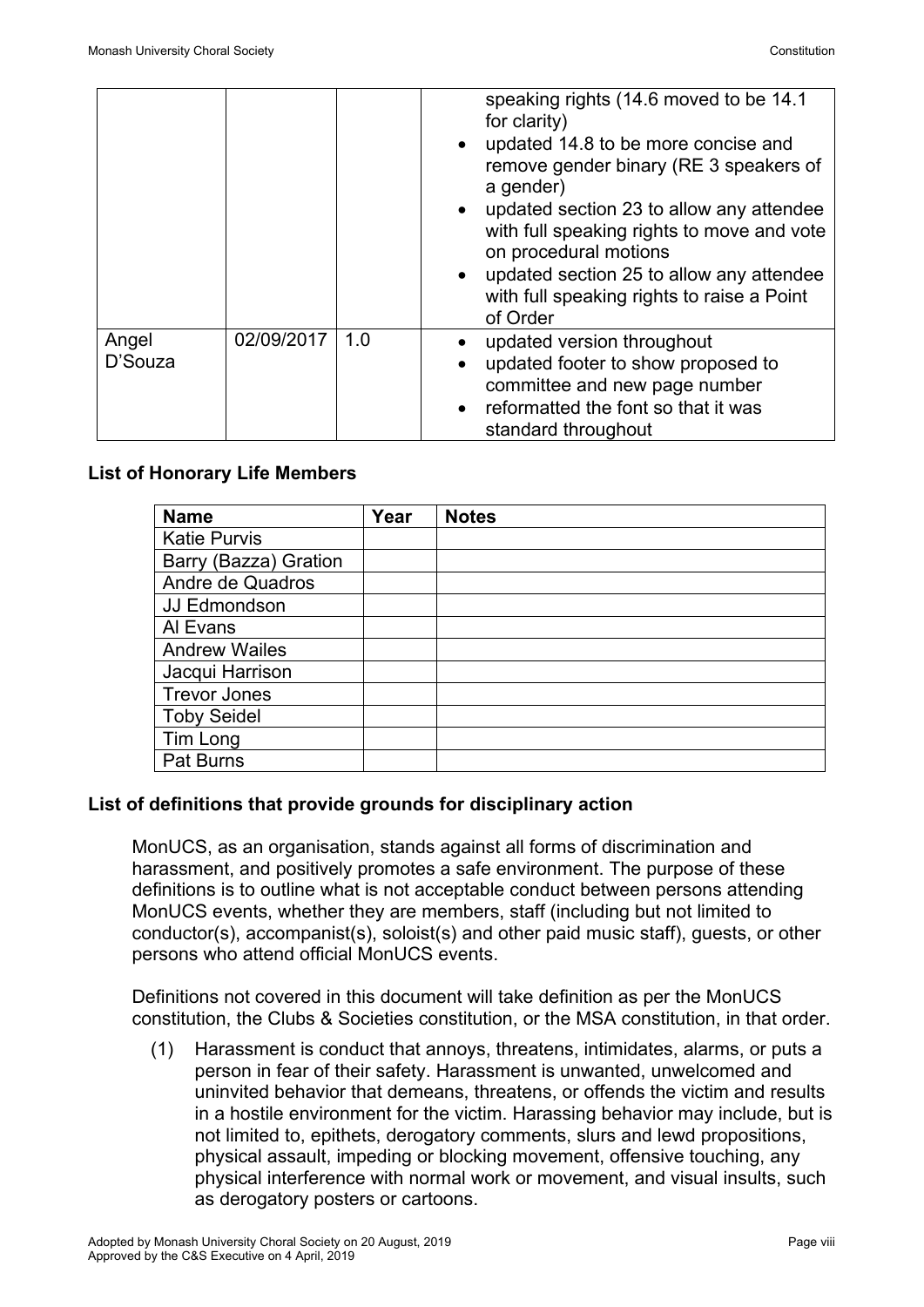- (2) Sexual harassment occurs when a person is subjected to unwanted sexual conduct and which makes a person feel offended, humiliated, and/or intimidated where that reaction is considered reasonable in the circumstances.
- (3) Sexual harassment can take various forms such as:
	- (a) unwelcome touching, hugging, or kissing; staring or leering or suggestive comments;
	- (b) sending sexual material online or via email;
	- (c) unwanted invitations to go out on dates or requests for sex;
	- (d) insults and taunts based on a person's sex;
	- (e) behaviour which would also be an offence under the criminal law, such as physical assault, indecent exposure, sexual assault, stalking or obscene communications.
- (4) Bullying is repeated behaviour that can range from obvious verbal or physical assault to subtle psychological abuse. It can include:
	- (a) physical or verbal abuse;
	- (b) yelling, screaming, or offensive language;
	- (c) excluding or isolating behaviour;
	- (d) psychological harassment;
	- (e) intimidation.
- (5) All forms of harassment and bullying are defined as being unwanted or unwelcome. In certain settings, it may be unreasonable to accuse someone as having perpetrated harassment or bullying if they have not yet been warned that their behaviour is unwanted. Ideally, a warning would always be given. However, it is not practicable in other circumstances for this warning to occur, for example when the behaviour is violent or the complainant has fears for their safety.
- (6) Harassment and bullying in all their forms may not be intended as such by the alleged perpetrator, who may not know how their behaviour appears to others. This makes it all the more important that warnings are given or statements made about how these actions make others feel. However, the way a person's actions are interpreted by the person receiving them often have more weight when complaints about harassment are being managed.
- (7) Discrimination is treating, or proposing to treat, someone unfavourably because of a personal characteristic protected by the law. This includes bullying someone because of a protected attribute. Equal opportunity laws protect people from discrimination, sexual harassment, victimisation, and racial and religious vilification. Discrimination laws apply in the setting of publicly funded clubs and community organisations such as MonUCS. In Victoria, it is against the law to discriminate against someone because of a protected attribute, such as:
	- (a) a disability, disease or injury, including work related injury,
	- (b) parental status or status as a carer, where a person is responsible for caring for children or other dependents (does not cover those paid to provide care),
	- (c) race, colour, descent, nationality, ancestry, or ethnic background,